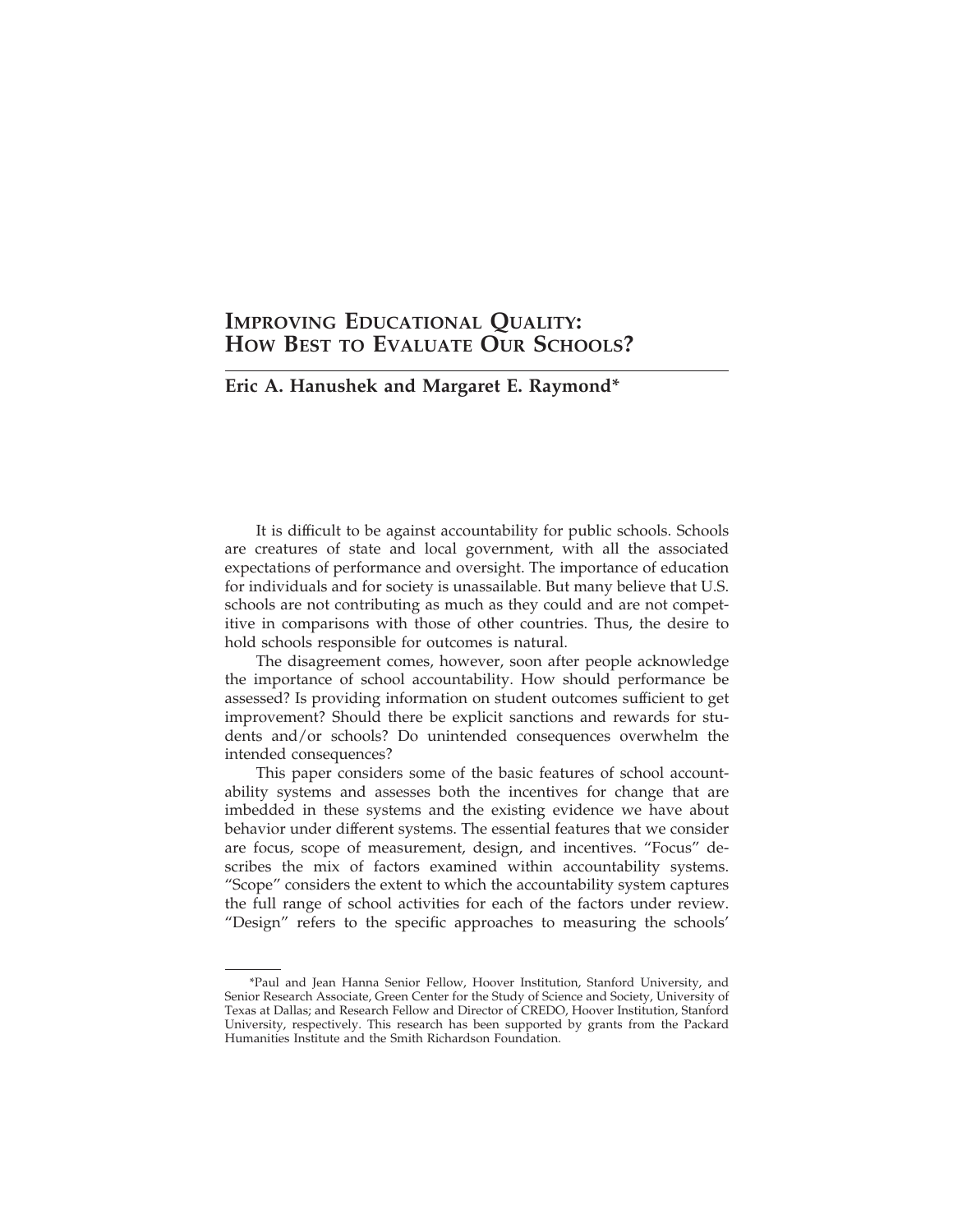contribution and the precision of these measurements. Incentives are created by the interplay of these three aspects of accountability systems and illuminate the ways schools will react to these initiatives. Some prior analyses provide reasonable tests of various incentives in action, and we provide some new evidence about the early impact of accountability systems.

The existing accountability discussion is surprisingly vague both in terms of what is being done and what should be done. Since much of the work to date has focused on single systems or isolated attributes or effects, it is hard to make informed judgments about accountability as a policy. A preliminary step of the analysis is to provide a description of where accountability stands in the United States today. This is essential for any evaluation of where accountability systems should be going.

### **THE FOCUS OF AN ACCOUNTABILITY SYSTEM**

In almost all the states that have implemented school accountability to date, the overriding concern is the achievement of students. In contrast to policies of earlier periods, the chief focus of accountability is results, not effort. Most of the enabling legislation explicitly states that the purpose of adopting school accountability systems is to reflect student achievement outcomes and school performance.

That having been said, states have made differing choices in program design that have narrowed the range of outcomes and that frequently have involved other school characteristics. The premise of our discussion is that schools will respond most strongly to data elements that are included in the program, and that those aspects of schooling that are not included or measured will be de-emphasized, distorting school responses.1 We consider a variety of aspects of this issue below; here we concentrate on the kinds of measures included in accountability systems.

In early 2002, CREDO surveyed each state in an effort to understand the details and effects of accountability systems, an area in which prior data have been very scarce.2 Most states provide information on the districts in their state, and many have now taken this information down to the level of individual schools. Just providing unprocessed information is, however, considerably different from developing aggregate performance measures and putting rewards and sanctions into place. We

<sup>&</sup>lt;sup>1</sup> The incentive effects of choice of measures to be used in rewards have been extensively considered in the economics literature about optimal contracts; see, for example, Baker (1992, 2002) and Dixit (2002).

<sup>2</sup> See CREDO (2002) for full details and citations of the analysis. CREDO, formerly the Center for Research on Education Outcomes, is an independent research unit at the Hoover Institution and has the mission of promoting and assisting in the evaluation of education programs and policies.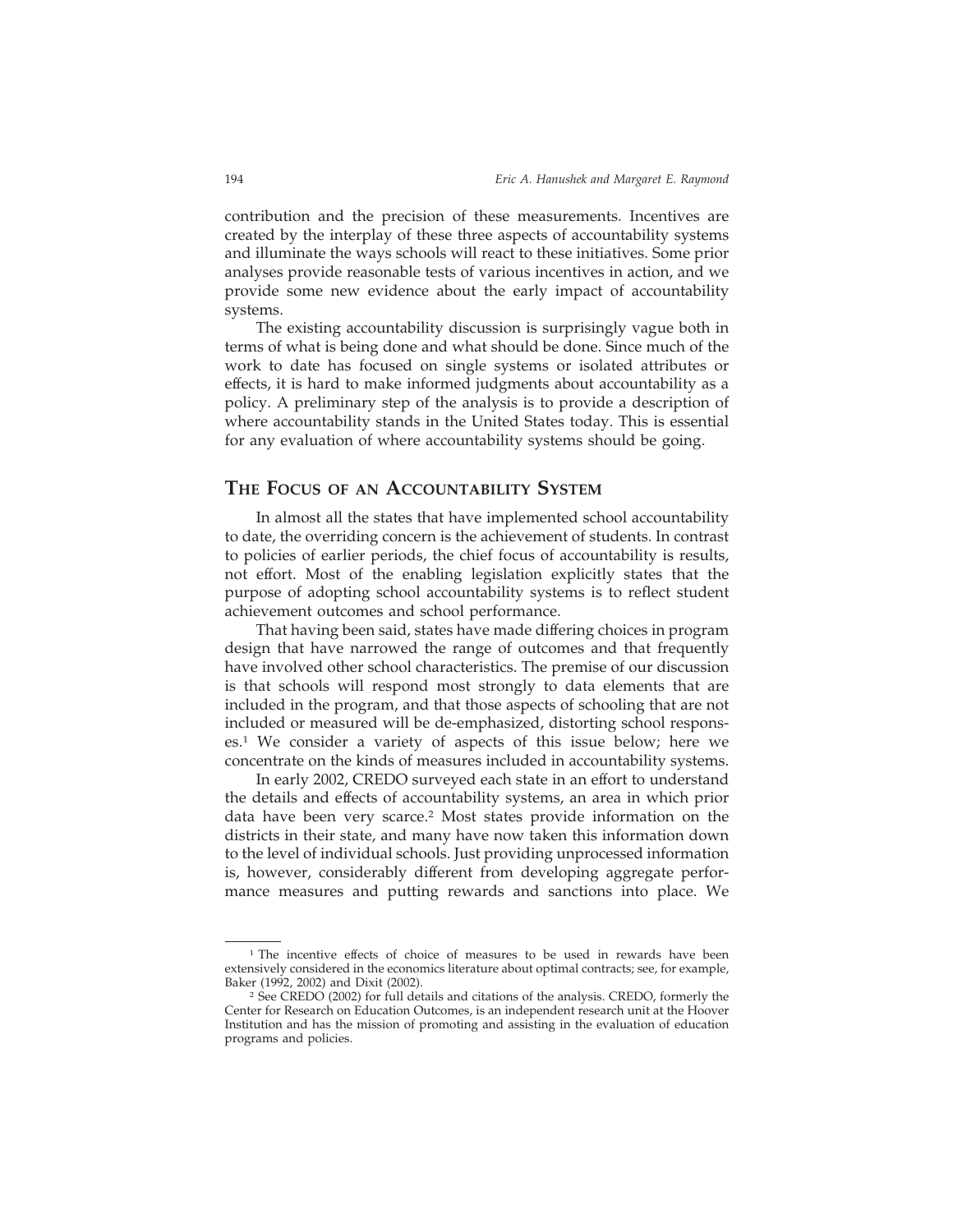Table 1

| Input                          | Process                    | Outcome                                              |
|--------------------------------|----------------------------|------------------------------------------------------|
| Teacher Attendance Rate        | Student Attendance Rate    | State Achievement Tests                              |
| Condition of School Facilities | Percent of Students Taking | (various grades)                                     |
| and Grounds                    | <b>State Test</b>          | College Entrance Exam Scores                         |
| Number of Computers            | <b>Principal Mobility</b>  | Drop-Out Rate                                        |
| Course Offerings               | <b>Student Mobility</b>    | <b>Graduation Rate</b>                               |
| Number of Non-Credentialed     | <b>Teacher Mobility</b>    | Number of Students in                                |
| Teachers                       | Year-Round School Status   | <b>Advanced Courses</b>                              |
| School Crime Rate              |                            | Parent/Community Satisfaction                        |
|                                |                            | Percent of Students Passing<br>End-of-Course Exams   |
|                                |                            | Percent of Students Passing<br>High School Exit Exam |
|                                |                            | <b>Retention Rate</b>                                |
|                                |                            | Suspension Rate                                      |
| Source: CREDO (2002).          |                            |                                                      |

distinguish between simple "report cards" and accountability systems by the presence of aggregate measures that can be assessed against a standard, and by the use of rewards and sanctions related to measured performance.

While emphasizing student performance, another distinction between states is that in many cases the accountability legislation calls for the inclusion of other factors that do not measure outcomes. A significant number of states rely on a mix of process and input measures as well as outcome measures. With such a blend, those states hold schools accountable for the way students are taught in addition to considering the outcome of those efforts.

The incentives of hybrid systems are ambiguous: A school could be rewarded for improving its procedures, even if it does not result in additional student achievement. In contrast, an exclusive outcomeorientation creates incentives for schools or districts to direct resources appropriately in order to maximize the outcomes being studied. Outcome measures illustrate most clearly the degree to which schools are achieving the educational goals for their students.

Table 1 lists measures that have been incorporated into school accountability formulae or have been proposed for adoption in legislative bills, divided according to whether they are input, process, or outcome measures. Only 10 of the variables in Table 1 are outcome measures. Six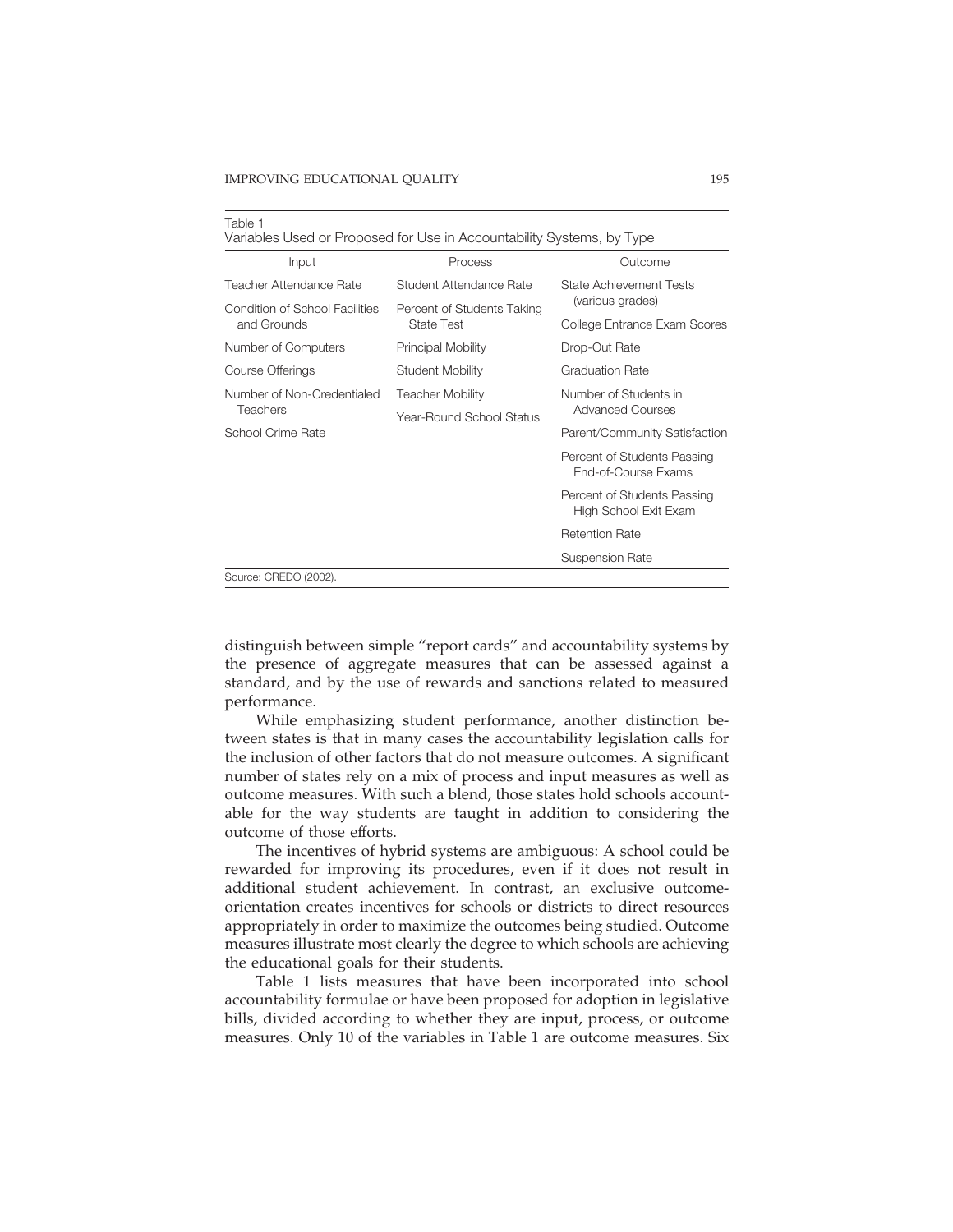#### Table 2

Strength of Relationship to Student Achievement of Accountability Variables in Use or Proposed for Use

| Weak                                   | Moderate                                 | Strong                                               |  |
|----------------------------------------|------------------------------------------|------------------------------------------------------|--|
| College Entrance Exam Scores           | Condition of School Facilities           | Drop-Out Rate                                        |  |
| Course Offerings                       | and Grounds                              | <b>Graduation Rate</b>                               |  |
| Number of Computers                    | Percent of Students Taking<br>State Test | Number of Students in<br><b>Advanced Courses</b>     |  |
| Number of Non-Credentialed<br>Teachers | Student Attendance Rate                  | Percent of Students Passing                          |  |
| Parent/Community Satisfaction          | Teacher Attendance Rate                  | End-of-Course Exams                                  |  |
| Principal Mobility                     | Year-Round School Status                 | Percent of Students Passing<br>High School Exit Exam |  |
| School Crime Rate                      |                                          | <b>Retention Rate</b>                                |  |
| <b>Teacher Mobility</b>                |                                          | Student Mobility                                     |  |
|                                        |                                          | Suspension Rate                                      |  |
| Source: CREDO (2002).                  |                                          |                                                      |  |

are measures of school activities and are classified as process variables. Six are measures of inputs.

State systems that consist only of student test scores in each school have the virtue of being exclusively outcome-focused. This is not to say that they are perfect, because they can still be rather narrow in their coverage. Expansion of those systems with other outcome measures might add depth to the outcomes picture and still retain clear incentives for schools. However, where states include input or process measures, the strength of the association between the new measure and student achievement determines the degree to which the incentives are dulled. If the relationship between these other factors and student achievement is strong, then the combination would be less compromised than if the strength between them were weak. In short, the potential incentive rests on the degree of alignment between the measured factors and the outcome of interest.

Here we provide a summary of what the education literature indicates about the strength of the relationship of each variable to student achievement. Table 2 classifies each variable in one of three ways based on how strongly it aligns with student achievement and on the weight of existing empirical evidence. If the relationship has not been studied or the evidence is weak or inconclusive, we considered it to have "weak" support for inclusion in a school accountability system. If there is conclusive evidence about a variable but the estimated impact on student achievement is low, we concluded the strength is "moderate." If the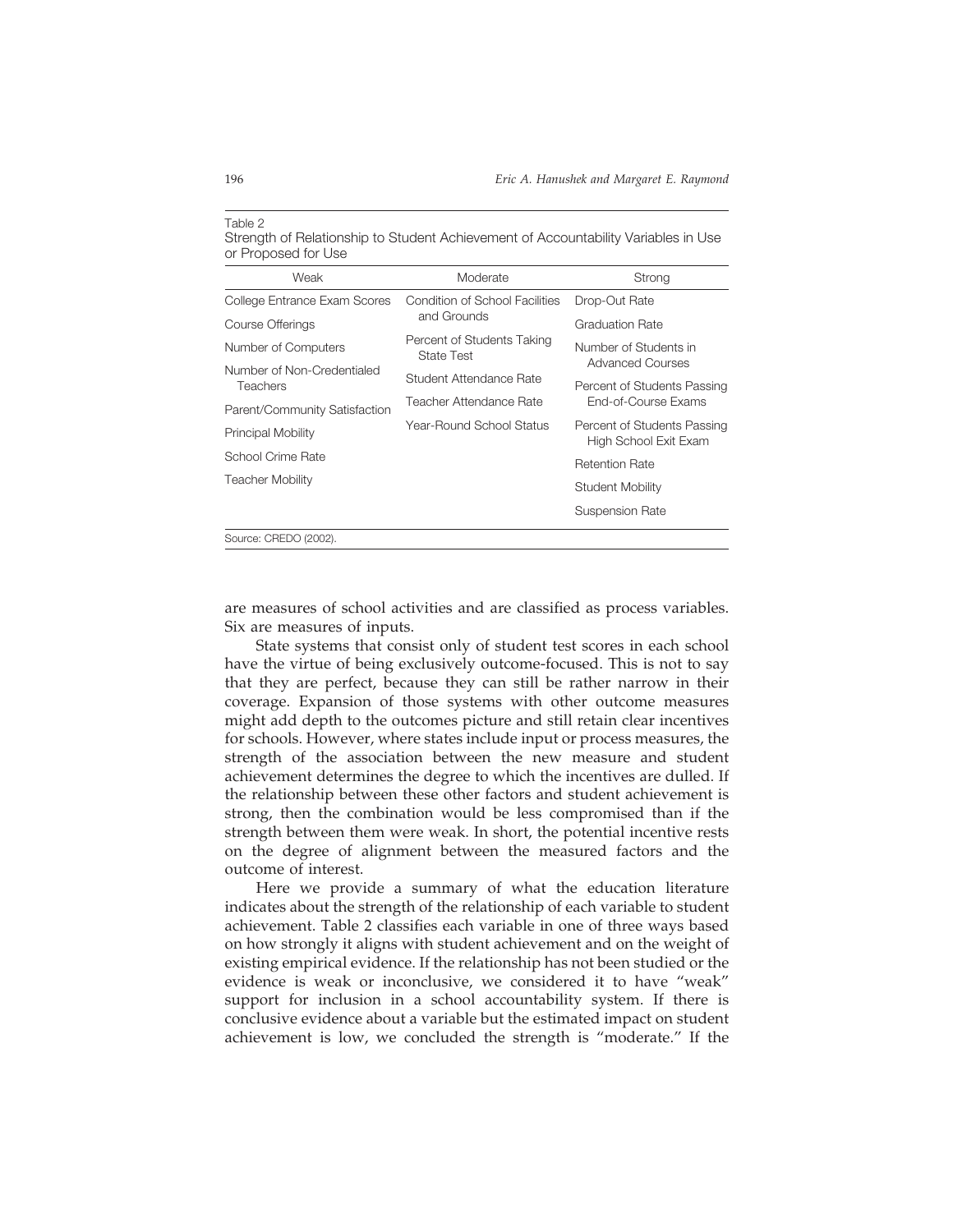| .        |                                                |         |         |
|----------|------------------------------------------------|---------|---------|
| Rating   | <b>Input</b>                                   | Process | Outcome |
| Weak     |                                                |         |         |
| Moderate |                                                |         |         |
| Strong   |                                                |         |         |
|          | a Volupie the number of variables from Table 1 |         |         |

Table 3 Pattern of Classification Variables by Strength of Association with Student Achievement<sup>a</sup>

is the number of variabl

Source: Authors' calculations based on Tables 1 and 2.

conclusive research showed a close and robust association, it was designated as having a "strong" relationship. (Note that we consider direct measures of student achievement tests as obviously a strong measure of outcomes and thus do not include them in this part of the analysis.)

The resulting classification, when put in terms of the underlying type of measure, shows an interesting pattern, as revealed in Table 3. The input variables were found largely to have a weak relationship with student achievement. Process variables have more mixed relationships to student achievement. Of the three types of variables, the outcome variables show the strongest association with student achievement, with two exceptions. The outcome measures of Parent/Community Satisfaction and College Entrance Exam Scores are weak indicators for the same reason other kinds of measures are weak—they show insufficient correlation with overall school quality. Public opinion research has documented a constant positive regard by parents for their children's schools despite actual differences in performance. College entrance exam scores, while providing some information, are self-selective and reflect only a segment of the student body of a school and thus can provide misleading summaries of the school outcomes because the sampling fractions are generally unspecified.

While we have no formal tests here, we assert that states whose accountability measures are more closely aligned with student outcomes deliver more consistent incentives to their schools. If a school faces consequences— good or bad—for teachers' professional development and for academic achievement, for example, the school will seek to allocate resources and place emphasis on both these dimensions of its operations. In its simplest form, we expect decisions to be made in accordance with the school's ability to change the measured factor, the cost of changing it, and with the reward (or punishment) associated with the change. This response is natural. However, if the two dimensions are not strongly related, a school could end up working at cross-purposes as they, say, pursue superior opportunities for teacher training and also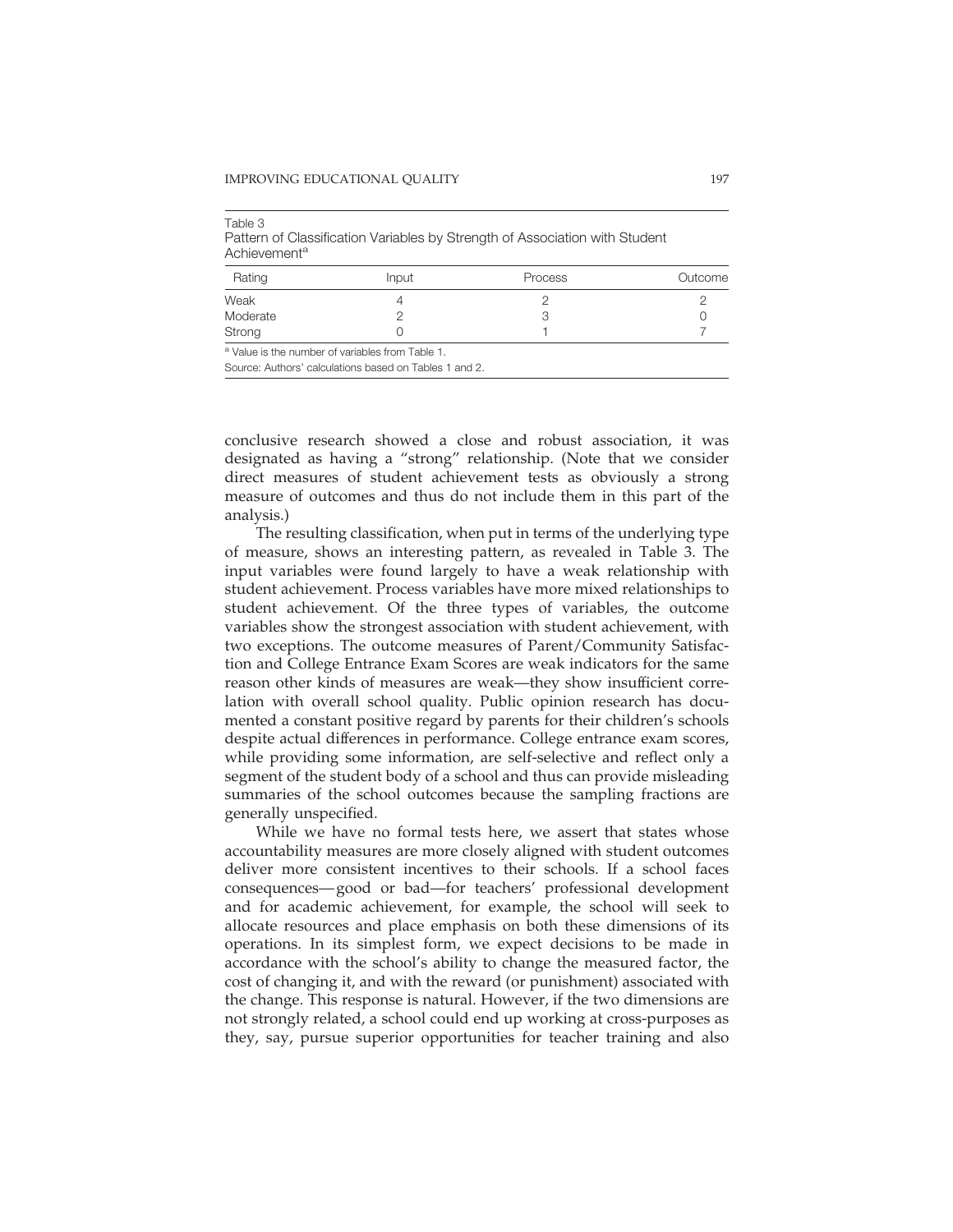work to improve student learning. Taking teachers out of the classroom for their professional development activities may actually work against improved learning in their classes.

Since many of the inputs and processes are more concrete than the outcomes—we know how to order more computers or to deliver new programs—they are the low-hanging fruit on the accountability tree. Any elements that are associated closely with the more difficult and desirable objectives of student achievement reinforce the incentives that prompt schools to take corrective action. However, since the majority of the input and process measures currently in use do not meet that standard, they dilute the strength of the output incentives and generally weaken the system.

### **SCOPE OF MEASUREMENT**

The scope of an accountability system highlights the breadth of focus that a state elects to adopt. The scope of the accountability system will have an effect on how strong the incentives are and how much latitude or slack schools retain to minimize the impetus to change. Interviews conducted with state officials in 2001– 02 suggest that the strength of the incentives is directly related to the comprehensiveness of the program that a state implements (CREDO 2002).3

States appear to have been influenced in their choice of scope by several factors. There may be resource constraints that necessitate a narrow focus. Political dissent about implementing accountability in any form may require concessions in the breadth of the program. Some states may wish to proceed cautiously in order to be able to adjust incrementally as the program matures. And there is some evidence that states may even have genuinely different theories about their appropriate role in gauging school performance. CREDO (2002) mentions all these factors as explanations of the varying structures implemented by state officials and of the differences that are observed across systems.

The implications of many of these larger issues are difficult to assess, in part because they have not been clearly linked to measurable outcomes. We can nonetheless look at some of the factors that enter directly into school testing programs.

The clearest indication of differences in scope can be seen by

<sup>&</sup>lt;sup>3</sup> Much attention has been given to the potential implications of narrowly focused accountability systems. Most frequently this is raised with respect to the types of achievement-measurement instruments that are employed. For example, do they emphasize just "lower-order" skills or do they concentrate on items most easily included in standardized testing? But the debate also includes issues of whether concentration on basic cognitive skills drives out other elements such as citizenship development, character education, and the like.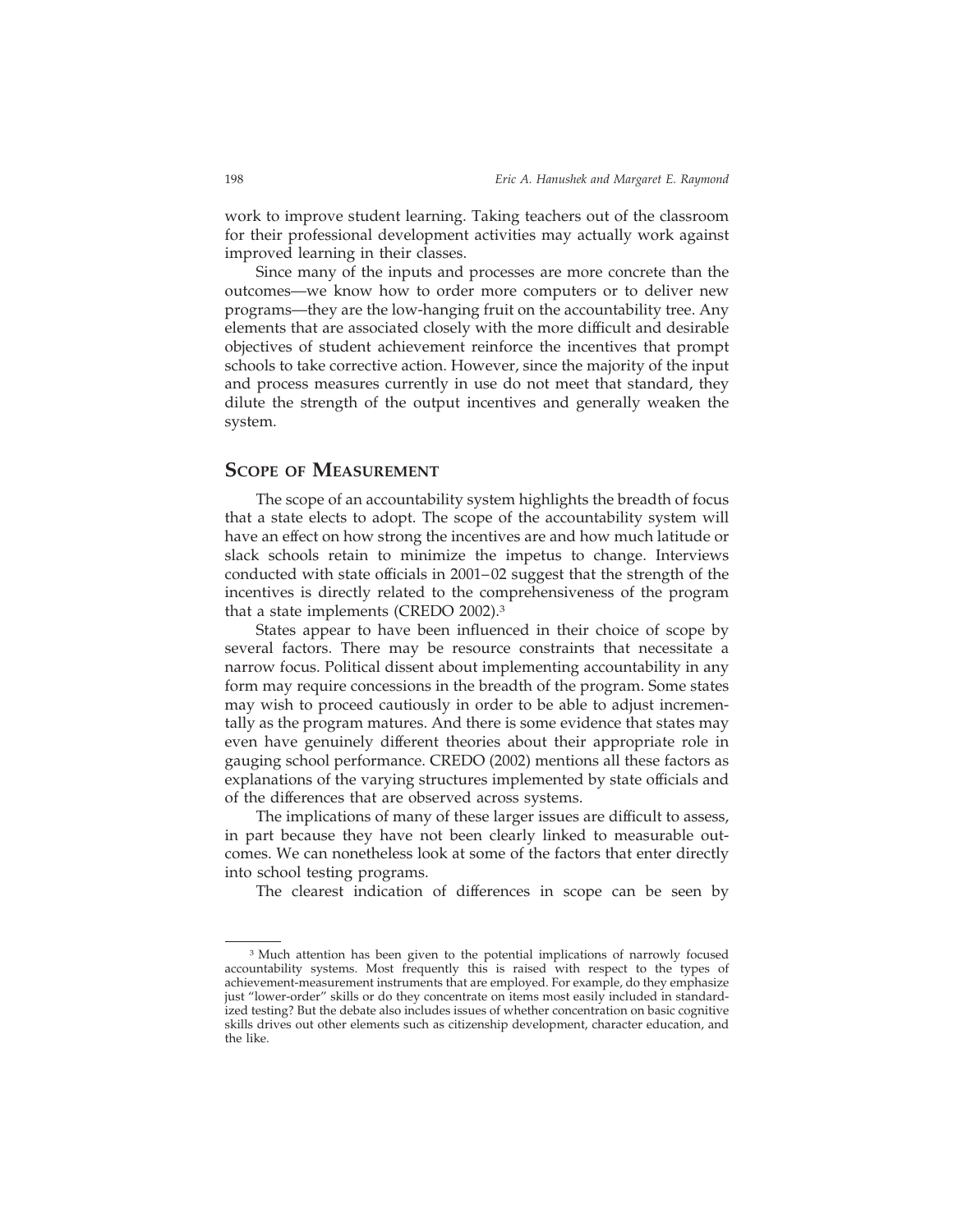Table 4

|                                           | Classification of States by the Number of Grade Levels Assessed in 200 f |                                            |  |
|-------------------------------------------|--------------------------------------------------------------------------|--------------------------------------------|--|
| Minimum<br>(Fewer than 5<br>Grade Levels) | <b>Better</b><br>(5 to 8)<br>Grade Levels)                               | <b>Best</b><br>(9 or More<br>Grade Levels) |  |
| Connecticut                               | South Carolina<br>Alaska                                                 | Alabama                                    |  |
| Georgia                                   | Arkansas<br>Texas                                                        | Arizona                                    |  |
| Hawaii                                    | Colorado<br>Utah                                                         | California                                 |  |
| Indiana                                   | Delaware<br>Vermont                                                      | Idaho                                      |  |
| lowa                                      | Florida<br>Virginia                                                      | Mississippi                                |  |
| Maine                                     | <b>Illinois</b><br>Washington                                            | South Dakota                               |  |
| Minnesota                                 | Kansas                                                                   | Tennessee                                  |  |
| Montana                                   | Kentucky                                                                 | West Virginia                              |  |
| Nebraska                                  | Louisiana                                                                |                                            |  |
| Nevada                                    | Maryland                                                                 |                                            |  |
| New Hampshire                             | Massachusetts                                                            |                                            |  |
| New Jersey                                | Michigan                                                                 |                                            |  |
| New York                                  | Missouri                                                                 |                                            |  |
| North Dakota                              | New Mexico                                                               |                                            |  |
| Ohio                                      | North Carolina                                                           |                                            |  |
| Oregon                                    | Oklahoma                                                                 |                                            |  |
| Wisconsin                                 | Pennsylvania                                                             |                                            |  |
| Wyoming                                   | Rhode Island                                                             |                                            |  |
| Source: CREDO (2002).                     |                                                                          |                                            |  |

| Classification of States by the Number of Grade Levels Assessed in 2001 |  |
|-------------------------------------------------------------------------|--|

considering the number of grades of schooling that the accountability system covers and whether the included grades are sequential or discontinuous. Both aspects have an effect on the incentives that an accountability system produces and their effect on schools.

Table 4 presents the 50 state systems classified by the number of grades included in their testing system. Eighteen states include fewer than five grade levels, 24 states cover between five and eight grades, and eight states have nine or more grades. Even among states with the same accountability model, differences in the strength of the incentives will arise from differences in the scope of their performance focus.

Note that we are not able to judge the quality or breadth of the separate state examinations. We do record whether the tests are criterionreferenced (developed for the specific objectives of each state's schools) or norm-referenced (more generic tests applied across the nation). This division provides some information about the relationship between each state's testing program and its educational goals and standards. Nonetheless, it is a rather coarse cut across the testing programs.

Among states with more grade levels included in the school scores, differences remain. As reflected in Table 5, which shows the grades and types of assessments currently in use by states, the majority of states capture achievement from an erratic pattern of grade-level testing.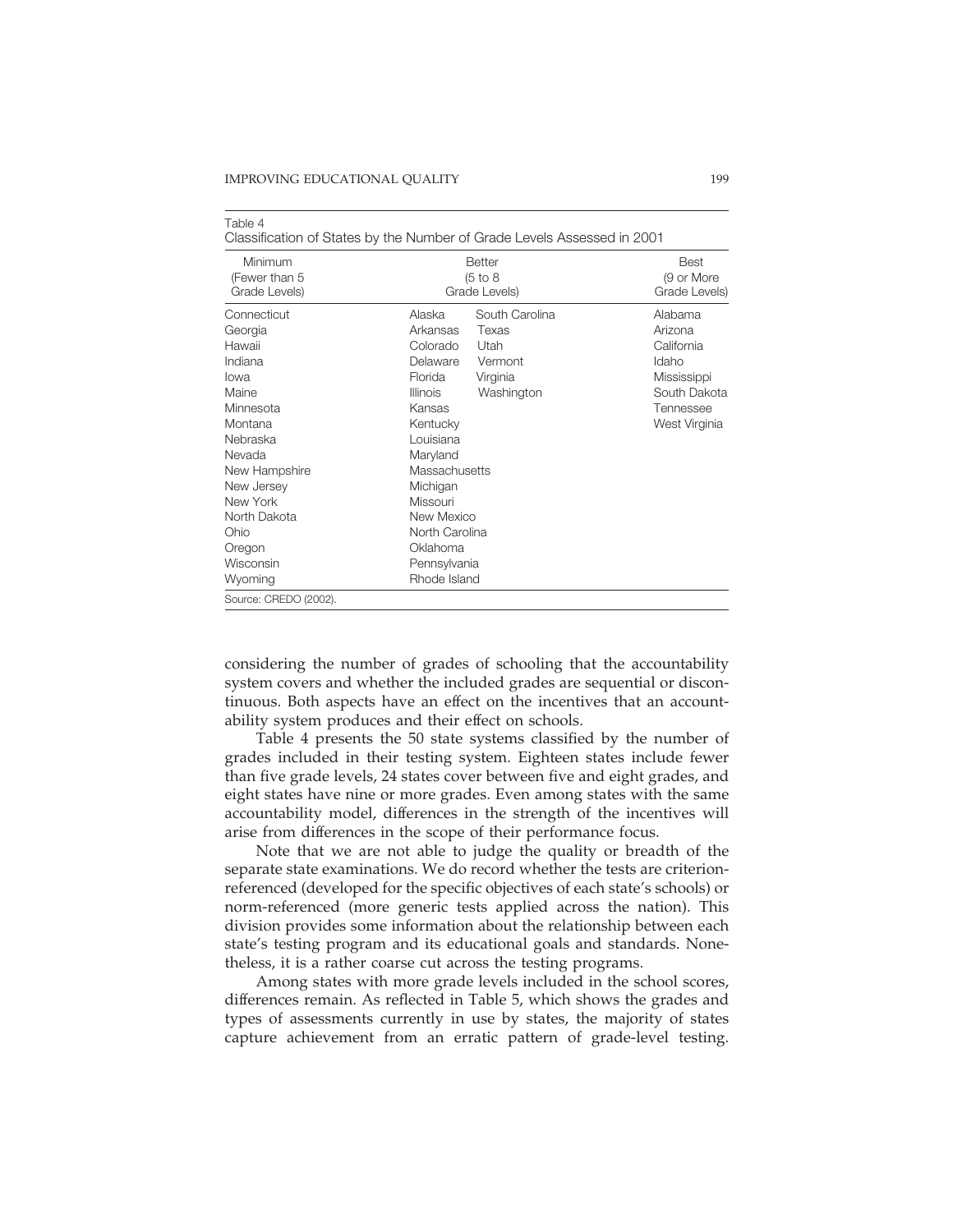| Alabama                       | $3 - 11$<br>4,5,7,9<br>$2 - 11$<br>5,7,10 | $5 - 7$<br>3,6,8,10<br>3,5,8,10,11 | Montana<br>Nebraska | 4,8,11        |               |
|-------------------------------|-------------------------------------------|------------------------------------|---------------------|---------------|---------------|
| Alaska<br>Arizona<br>Arkansas |                                           |                                    |                     |               |               |
|                               |                                           |                                    |                     | 4, 8, 11      |               |
|                               |                                           |                                    | Nevada              | 8,10          |               |
|                               |                                           | 4,6,8,11                           | New Hampshire       |               | 3,6,10        |
| California                    | $2 - 11$                                  | $2 - 11$                           | New Jersey          | 4,5,8,11      |               |
| Colorado                      |                                           | 3,4,5,7,8                          | New Mexico          | $3-9$         |               |
| Connecticut                   |                                           | 4,6,8,10                           | New York            |               | 4,8,12        |
| Delaware                      | 3,5,8,10                                  | 4,6,8,11                           | North Carolina      | $3 - 8,10$    |               |
| Florida                       | $3 - 10$                                  | $3 - 10$                           | North Dakota        | 4,6,8,10      |               |
| Georgia                       | 4,8                                       | 4,6,8,11                           | Ohio                |               | 4,6,9,12      |
| Hawaii                        | 3,6,8,10                                  |                                    | Oklahoma            | 4,5           | 5,8,9-12      |
| Idaho                         | $3 - 8$                                   | 4,8,9-11                           | Oregon              |               | 3,5,8,10      |
| Illinois                      | $3,5,8-12$                                |                                    | Pennsylvania        |               | 5,6,8,9,11    |
| Indiana                       | 3,6,8,10                                  |                                    | Rhode Island        | 4,8,10        | 3,7,10,11     |
| lowa                          | 4,8,11                                    |                                    | South Carolina      |               | $3 - 8$       |
| Kansas                        |                                           | $4 - 8, 10 - 11$                   | South Dakota        | $2 - 11$      |               |
| Kentucky                      | 3,6,9                                     | 4,7,8,12                           | Tennessee           | $3-8$         | $9 - 12$      |
| Louisiana                     | 3,5,6,7                                   | 4.8                                | Texas               |               | $3 - 8$       |
| Maine                         | 4,8,11                                    |                                    | Utah                | 3,4,5,8,10,11 |               |
| Maryland                      |                                           | 3,5,8,9,11                         | Vermont             |               | 2,4,6,8,10,11 |
| Massachusetts                 |                                           | $4 - 8, 10 - 11$                   | Virginia            | 4,6,9         | 3,5,8         |
| Michigan                      |                                           | 4,5,7,8,11                         | Washington          | 3,6           | 4,7,10        |
| Minnesota                     | 3,5,8,10                                  |                                    | West Virginia       | $3 - 11$      | 4,7,10        |
| Mississippi                   | $5 - 8$                                   | $2 - 12$                           | Wisconsin           |               | 4,8,10        |
| Missouri                      |                                           | $3 - 5, 7 - 11$                    | Wyoming             | 4,8,11        | 4,8,11        |

Table 5

Type of Assessments Being Used in States and the Grade Levels Being Assessed

Compare, for example, the states of South Carolina, Texas, Utah, and Vermont. All rely on test scores from six grades, but in South Carolina and Texas the grades are consecutive. This is not the case for Utah and Vermont, which both sample from three elementary grades, one middle school grade, and two high school grades. Clearly, states with consecutive grades have an easier time attributing changes in school scores more accurately to their own activities. Beyond that benefit, schools with consecutive grades face steady incentives across those grade levels, which we would expect to result in consistent attention to each grade on the part of schools. With discontinuous grades, the opportunity exists to focus more strongly on the grades under review.

While the pattern of test taking is likely to change with recent federal legislation on testing and accountability, the message at this point is clear. Most states do not have a broad and uniform assessment policy across grades. This disjoint nature of testing both affects how well information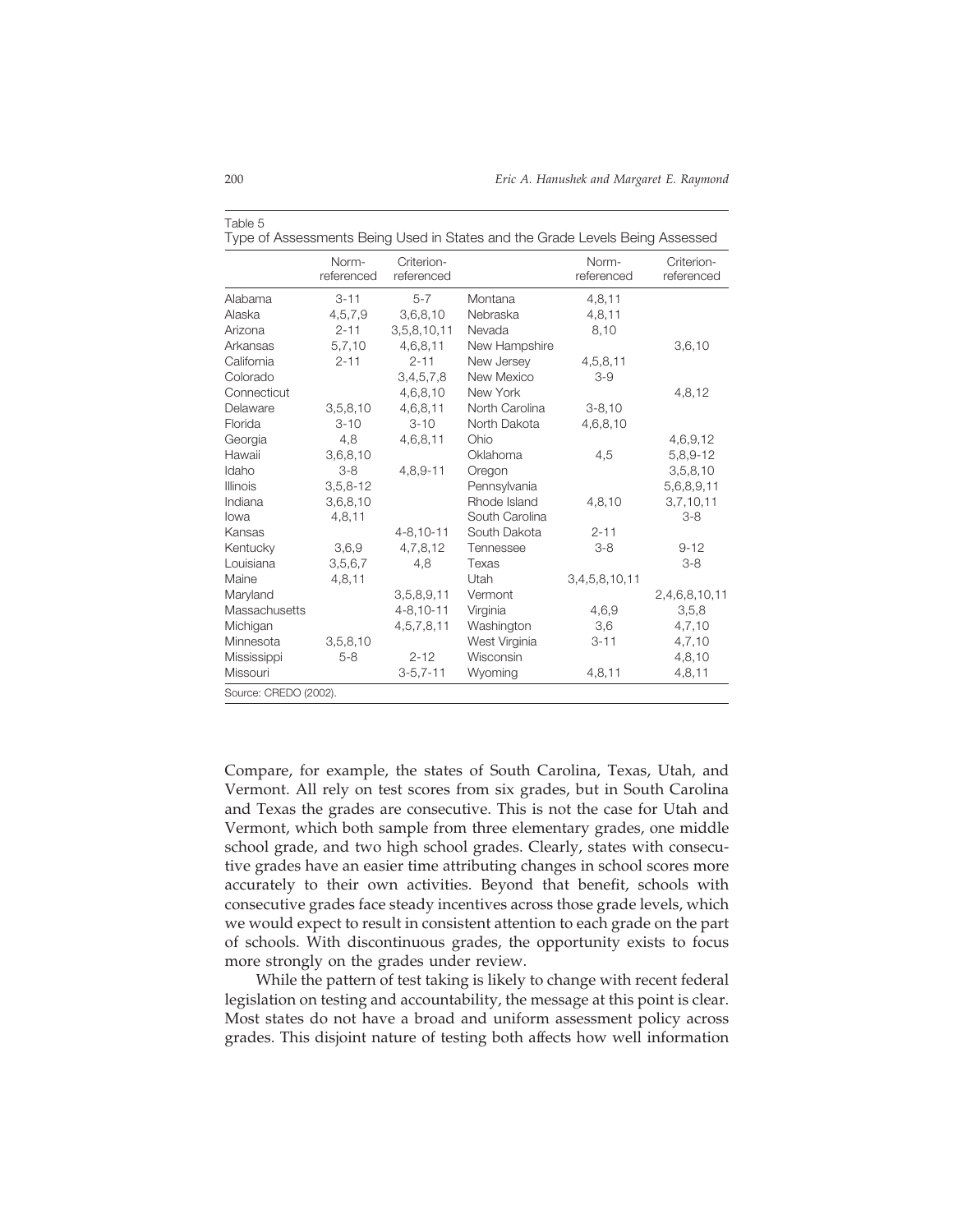can be used to judge school performance and alters some of the incentives faced by schools. It is to these latter points the analysis proceeds.

### **DESIGN AND INCENTIVES**

Concentrating on student performance as the key focus of accountability will obviously transform the practice of the past, when a majority of states provided just rudimentary information about their schools, often confined to a few measures of school resources and avoiding any indication of student performance (Hanushek and Raymond 2001). Even where states have created a hybrid system that combines input and outcome regulatory elements, student outcomes have become a major focus. Yet, the appropriate use of student outcome information is far from obvious. The ways that states compile student achievement measures into school scores and how they treat those results create very different pictures of school performance.

Most of the accountability systems have implicit or explicit goals underlying them. In many cases, the goals are multiple; for example, to improve student achievement and to narrow the historical gap in performance across racial and ethnic groups. Thus the design of a system serves as the vehicle for translating desired goals into incentives that motivate schools toward these goals and capture the results for review. To the extent that a design ignores one or more goals or creates conflicting motivations, the system that relies on that design will likewise distort incentives.

## **SUMMARY MEASURES**

The key to understanding the informational content provided by state systems is to examine the determinants of student performance and how those determinants are displayed within the accountability system in each state. As a foundation, prior work on the determinants of student achievement identifies student outcomes as coming from a variety of influences: families, friends, teachers, and schools. Moreover, a student's knowledge evolves and builds on past learning and on the individual's skills and abilities. How these various influences are recognized and accounted for dramatically influences the ability of state officials to discern the performance of schools and to provide clear incentives.

Accountability systems begin by testing a group of students in each school and then presenting information about school achievement. The actual measure of school achievement varies. The simplest measure is the average of test scores of the students in a grade or an entire school, although few states end up developing their accountability systems on just school-average achievement. Important variants include distributional information such as the percentage of students scoring above some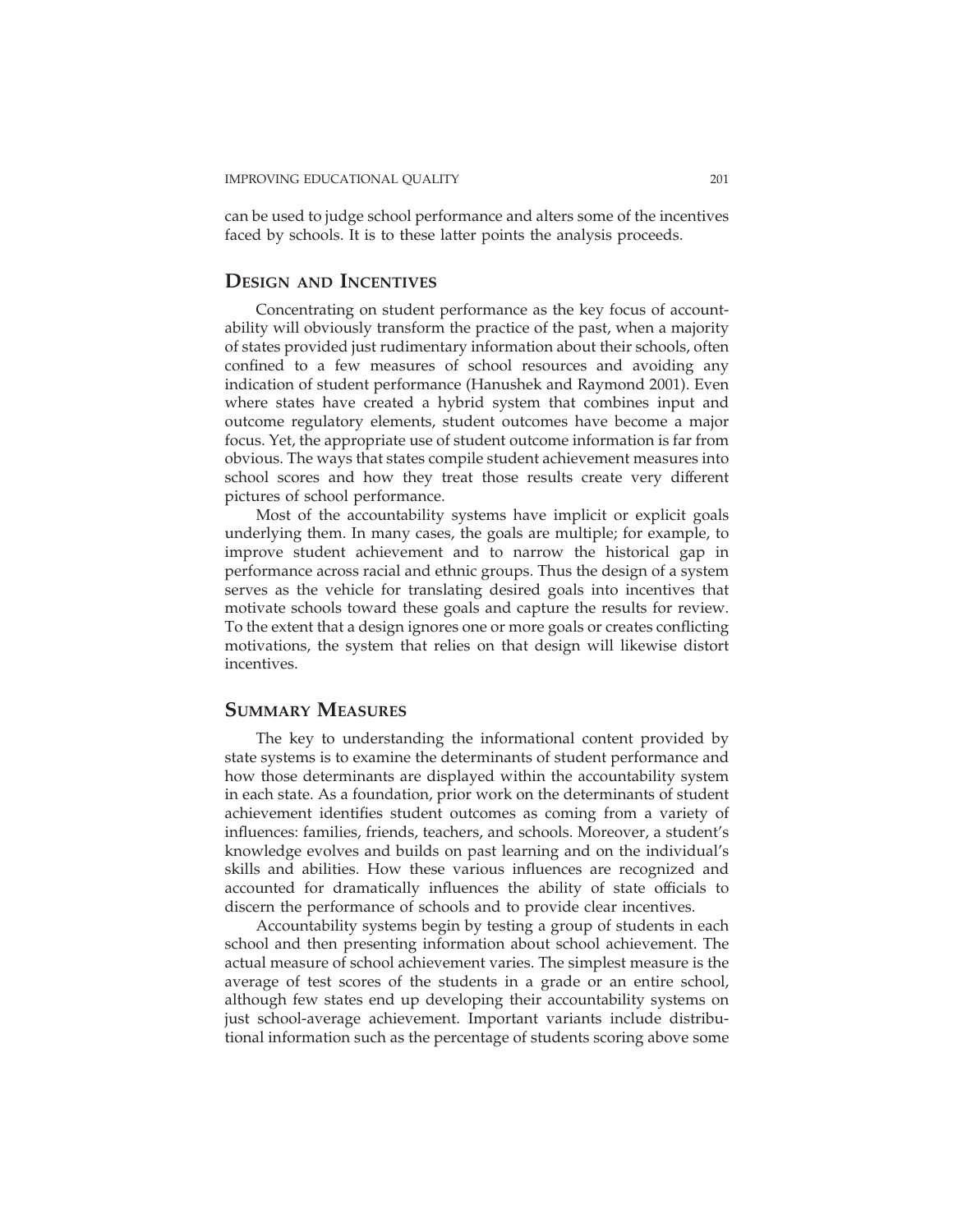specific level ("passing" or "proficient"). These variants introduce important elements into accountability systems, but for now, we consider just the average performance measures. Virtually all states, whether they provide just report card information or instead develop accountability structures, report average achievement as one of the components of the information given.

### **Status Model**

The status model simply uses the average performance of students as a measure of the outcomes in each school. (While it is more important later, we do not distinguish at this point between systems built on calculating grade averages as opposed to school averages).4 The first point from this is obvious: If the main purpose of the accountability system is assessing the performance of the school, the average test score does it very imperfectly. In addition to school performance, the average achievement will incorporate all of the current and historical inputs to achievement including not only school but also family background and random errors. With the status model, it is not possible to factor out year-to-year changes in student-body composition, or grade-to-grade changes in instructional design or teacher quality. Thus, the simple average score indicates the level of student performance but cannot pinpoint the source of that performance. Despite these imprecise measures, schools are treated according to the result, for better or worse.

This basic confusion between average student achievement and the contribution of schools is well known, and some state accountability and reporting systems provide additional information that might be useful for adjusting these scores to get closer to the impact of schools. For example, some states either provide data on family backgrounds (such as rates of free lunch participation or racial compositions of schools) or describe achievement for reference groups of students judged to have similar family backgrounds. While these measures are usually available, they generally act merely as an external reference, but do not influence the results of the accountability calculations. Thus, these approaches highlight issues of accurate estimation of school performance, because they likely do not adequately identify family differences or cohort differences and they do not capture prior factors that affect current achievement. Nor do they allow for any measurement errors in performance. Most of the attention has focused on ways of trying to allow for differences in the

<sup>4</sup> For average performance the distinction is unimportant, but a variety of state reward systems are based on such measures as the percentage of students passing a grade-level test. In those, performance requirements or rewards based on separate grades imply different incentives and constraints compared to school-based systems.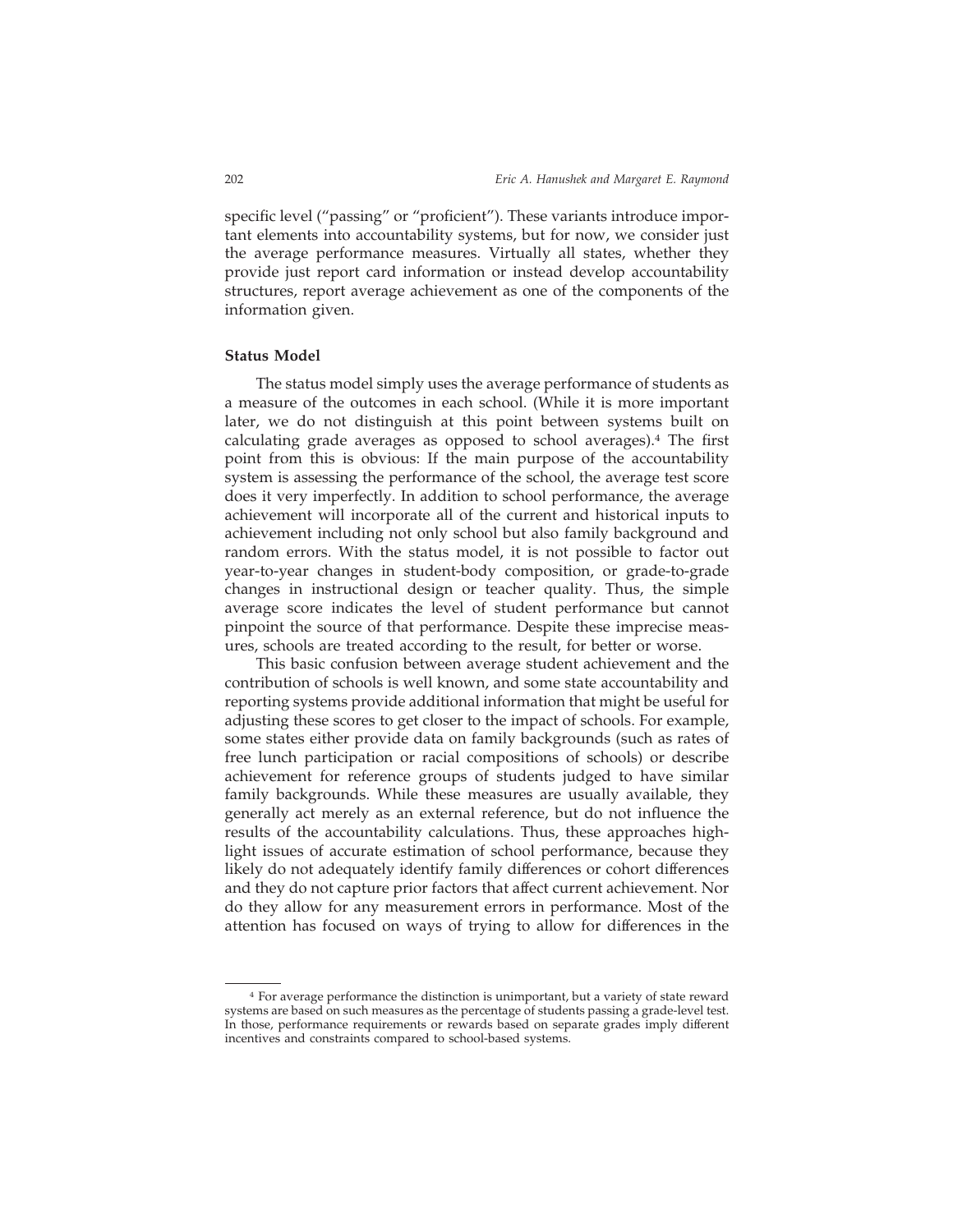nonschool factors, but existing efforts have simply produced imprecise results, leaving considerable uncertainty about interpretation of scores and little way to separate out the value-added of the school.

One other aspect of status models is important—the relationship between goals and incentives. An underlying explicit or implicit element in most accountability discussions is that schools have systematically left minorities and disadvantaged students behind. In reaction, explicit goals of narrowing and eliminating the existing gaps have been translated into status accountability models built on unadjusted aggregate scores. This confuses goals with the incentives of accountability systems, because each school finds that incentives include aspects of performance that it does not control. Put another way, if one school has students who come to school with poorer preparation than another, that school must meet a higher standard in terms of its value-added to student learning.

A variant of the status model considers performance just for separate grades, instead of aggregate school performance. While the approach is still cross-sectional in nature, and, therefore, vulnerable to shifts in student composition, it provides a more precise focus on school inputs. The approach can help to provide schools with the ability to distinguish between school inputs and student variation. The effect from student migration will still exist, but cohort effects will be seen as they move across grades. With stable programs and teachers, teacher effects will persist over time.5

The grade-level variation of the status model of accountability also is used when testing does not cover the range of grades. If, for example, testing is done only at the fourth grade, the accountability system would feature just that grade.

### **Status-Change Model**

The status-change model tracks the average student achievement of a school over time. The idea is easiest seen in terms of an example. The status-change score for a school that has a common examination at a specific grade, say third-grade reading, would appear as the change in the average third-grade reading result between the 2000 and 2001 school years. The status-change model is often calculated for an entire school by aggregating the performance across tested grades.

The status-change model is by far the most common approach to assessing what is happening in schools. Change scores frequently factor

<sup>5</sup> Note that the interpretation of year-to-year grade or status changes depends crucially on which information is used. If looking at just the difference in performance across cohorts of students, the relevant school effect is the change in school quality. If levels of performance are calculated at each year, information about the level of school quality inputs can be obtained.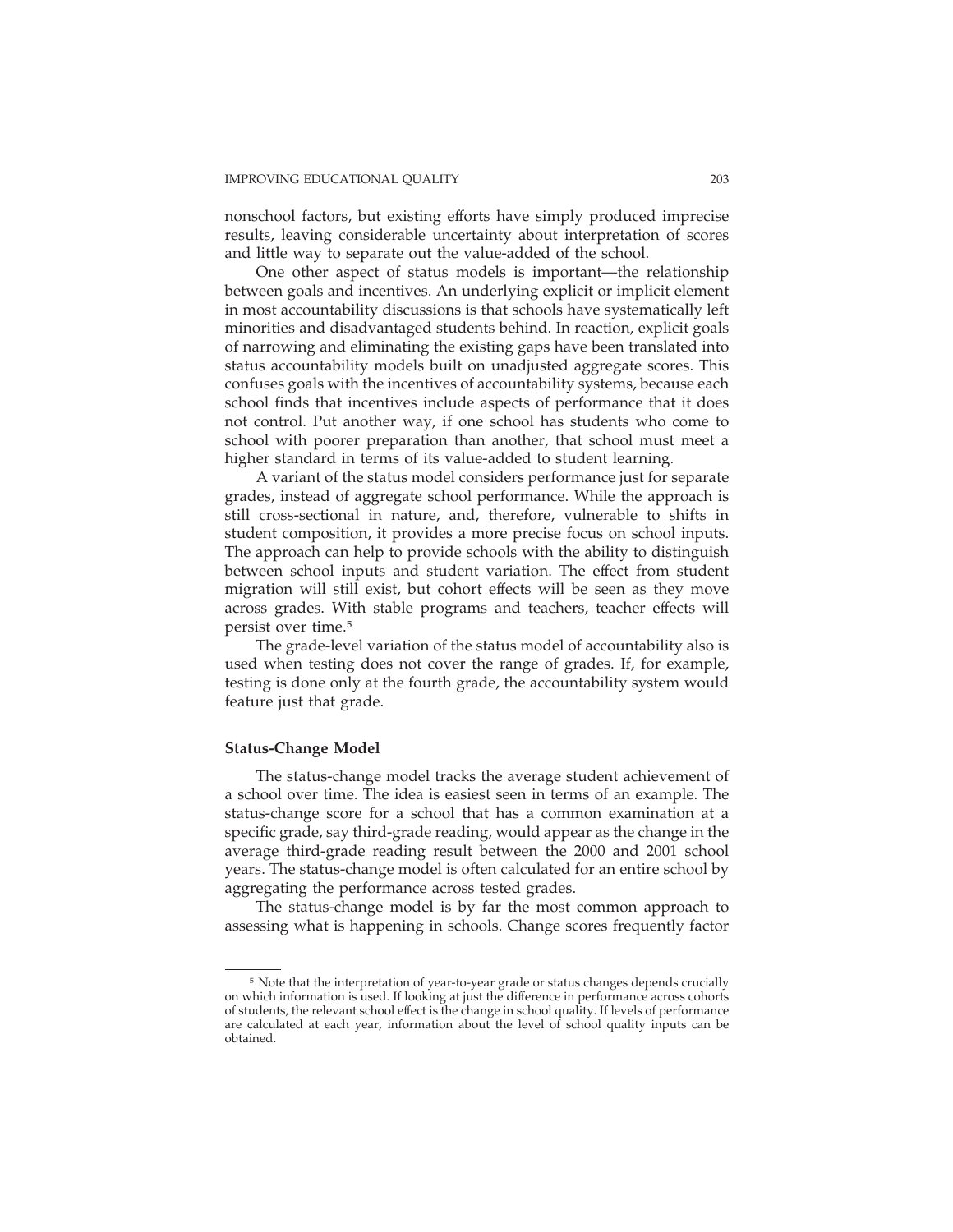heavily in reward systems, but they are treated in a wide variety of ways: Examples include absolute levels of change, percentage increments of change, and change relative to an external standard.

The most common interpretation, regardless of form, is that the status-change model provides a measure of the change in performance of the particular grade or school. Thus, for example, states may have goals or rewards related to the "progress" that is measured by the status change. Indeed, recent federal legislation also incorporates change in testing and accountability requirements. Does the accountability system built on status change provide biased estimates of performance improvement that systematically diverge in one direction or another? Are the errors so large that they mute any incentives for schools to do better?

Even if the student body of a school is identical across years, the status-change model is still comparing two different groups of students. Thus, status change has three primary components: the difference in school quality across the two years; the difference in family background and other nonschool factors between the two groups of students; and the average difference in any idiosyncratic errors affecting achievement. Just like the status model that relies on the level of average achievement, the status-change model completely entangles school performance with student-background differences and measurement errors. The best interpretation would be that, if variations in quality improvements across schools were large relative to differences in the other factors, changes in grade or school performance would dominate the changes. But, there is little existing evidence that would support that interpretation.

The situation is, however, even worse than many believe because of the dynamics of student populations. The mobility of the U.S. population has important implications for schools—not only for the way they teach students but also for their accountability systems. The U.S. population moves surprisingly frequently. From a recent Current Population Survey, we find that only 55 percent of students live in the same house over a three-year period, and this falls to about half for disadvantaged students. Moreover, residential mobility is often related to significant changes in family circumstances such as divorce or job loss and change. In growing states the mobility rates are noticeably higher. The average annual student mobility across schools in Texas, for example, exceeds 20 percent (Hanushek, Kain, and Rivkin 2001) and in California the figure is 15 percent (CREDO 2002).

The implications of mobility for the accountability approaches are clear. As mobility increases, differences in the backgrounds, preparation, and abilities of two groups of students compared over time will influence differences in aggregate performance in the status-change model. At that point, not only do current differences in nonschool factors enter the picture but historical differences also do—and mobility implies that two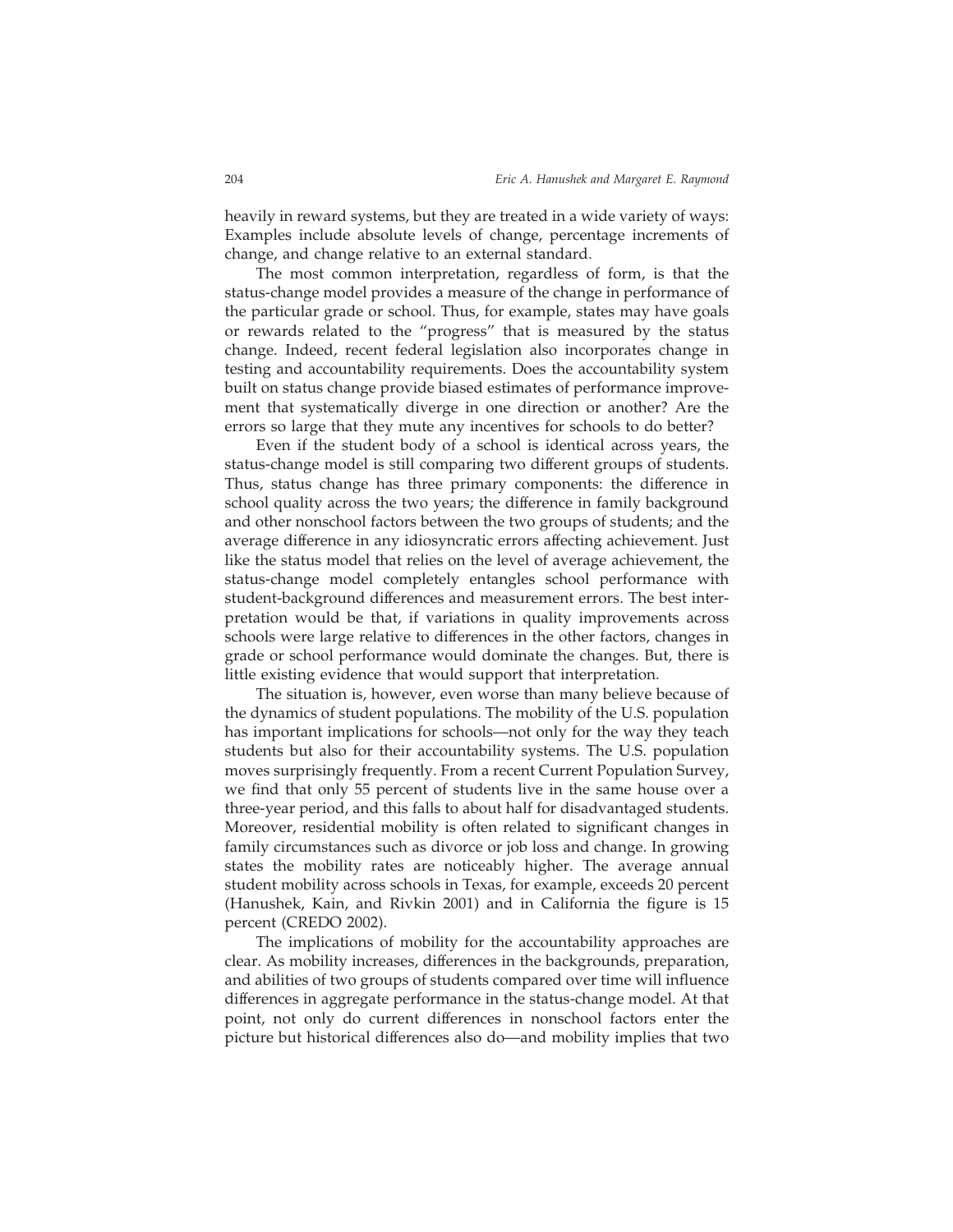adjacent cohorts will also diverge in terms of the past schools they attended.

### **COHORT- AND INDIVIDUAL-GAIN MEASURES**

By shifting attention to the progress of students rather than schools over time, it is possible to gain substantial accuracy in the focus of the accountability system. Consider following the same students in a school, year to year, and calculating the improvement or decline for the cohort. The result is a new measure of school performance that has some superior characteristics. With a stable student body (that is, with no in- or out-migration for the school), the historical school and nonschool factors would cancel out (because they influence a cohort's performance both in the current grade and in the prior grade). The cohort-gain score would then reflect what the school contributed to learning plus any differences in idiosyncratic test factors across the two grades. The influence of family differences on current achievement growth rates would also remain, so that if, for example, disadvantaged students would be expected to have lower rates of improvement in performance than the more advantaged, such differences would remain confounded with school factors. Nonetheless, the cohort model would generally yield a closer measure of the school's contribution than the status model. The family background and ability factors that affect the cohort-gain calculations are ones that affect the rate of growth of learning, not the level. Thus, they would be expected to be relatively small.<sup>6</sup>

The final design that has begun to be used by states further refines the progress model by calculating gain scores for individual students and then creating school summaries by aggregating them by grade and by school. This approach provides the highest level of precision because it controls for family differences and differences in student body composition, and it isolates the year-over-year contribution of schools to student performance. Because it follows individual students, including in-migrants, it minimizes the effects of student variation. Cohort effects are still uncontrolled to the extent that a specific group of students may be brighter or duller than average (perhaps by design through exclusions). Since additionally it focuses on progress, the model can isolate the contribution of individual teachers, although no state makes such information public.7

The array of states under the different types of systems is presented

<sup>6</sup> Some practicalities of calculations still remain. The primary question is how to deal with any mobility that might enter into the calculations.

<sup>7</sup> Tennessee produces measures of individual student value-added, but they are not publicly released (Sanders and Horn 1994).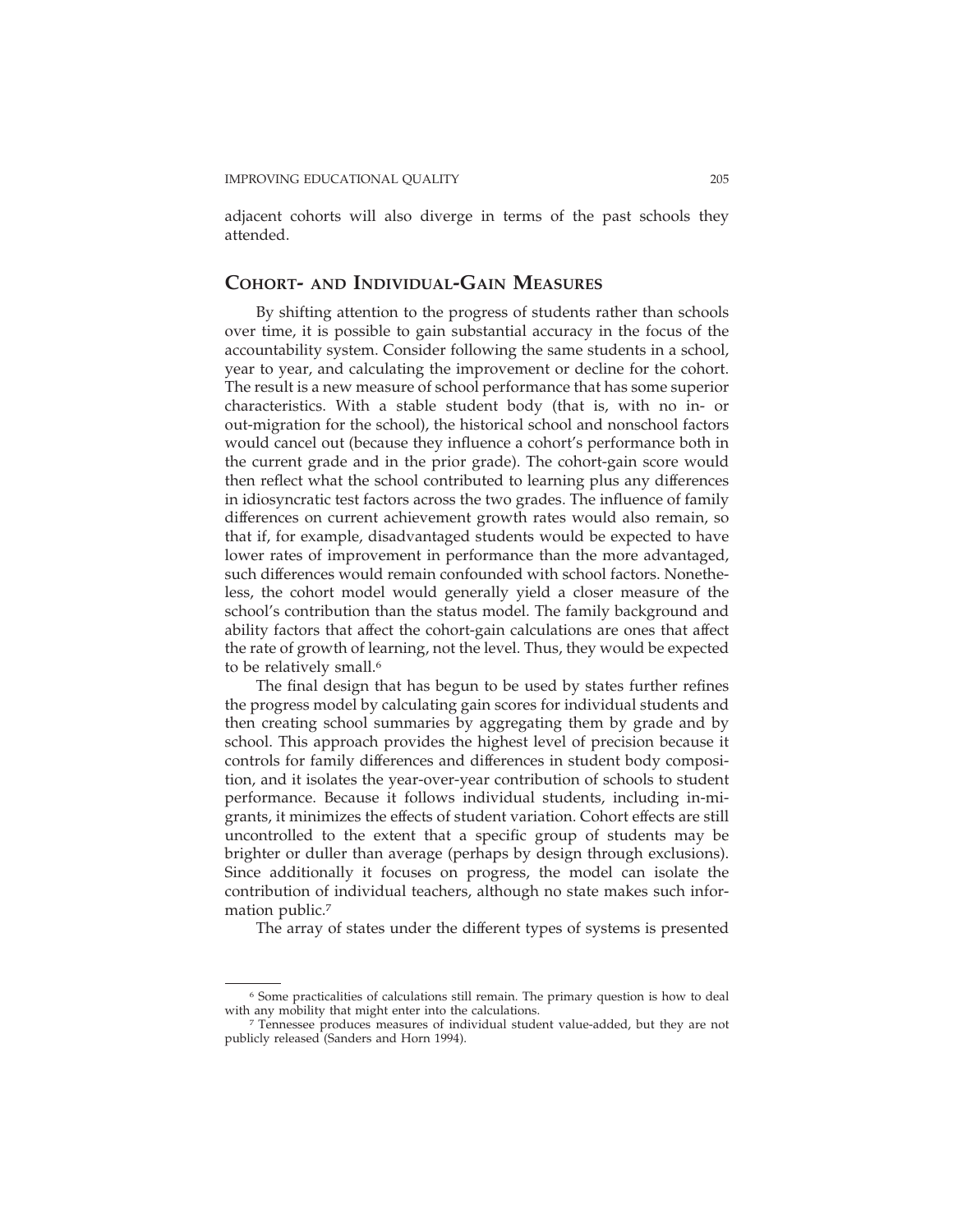| Systems in 2001                                                                                              | <u>URBOILIURIUL ULURCU DY LIIU TYDU ULULIAIVOIS IVIUUUI USUU III UULIUUL LAHIIIY</u>                |                                                       |                                                               |                              |                            |
|--------------------------------------------------------------------------------------------------------------|-----------------------------------------------------------------------------------------------------|-------------------------------------------------------|---------------------------------------------------------------|------------------------------|----------------------------|
| <b>Cross-Sectional Approaches</b>                                                                            |                                                                                                     |                                                       | Student-Change Approaches                                     |                              |                            |
| School Status or<br>Status-Change Model<br>Grade-Level Change                                                |                                                                                                     | Cohort-Gain                                           | Individual-Gain                                               |                              |                            |
| Alabama<br>Arkansas<br>California<br>Connecticut<br>Georgia<br>Maryland<br>Michigan<br>Mississippi<br>Nevada | New Hampshire<br>New York<br>Ohio<br>Oregon<br>South Carolina<br>Texas<br>Virginia<br>West Virginia | Alaska<br>Colorado<br>Delaware<br>Florida<br>Kentucky | Louisiana<br>Oklahoma<br>Rhode Island<br>Vermont<br>Wisconsin | New Mexico<br>North Carolina | Tennessee<br>Massachusetts |
| Source: CREDO (2002).                                                                                        |                                                                                                     |                                                       |                                                               |                              |                            |

Table 6 Classification of States by the Type of Analysis Model Used in School Rating

in Table 6. The vast majority of states rely on cross-sectional measures and comparisons— even though these approaches generally have the least appealing properties. Only four states (Massachusetts, New Mexico, North Carolina, and Tennessee) currently emphasize student gains. The implications for incentives and results are developed in the next section.

## **INCENTIVES AND EVIDENCE**

It is useful to translate the discussion on the different accountability systems into hypotheses about the incentives introduced by each. We then provide a review of existing evidence about these hypothesized effects. It is important to bear in mind, however, that the recent birth of many accountability systems means that the existing evidence is thin in many crucial places. Indeed, the thinness of the evidence is one of the main points of this analysis.

Accountability systems are designed to increase the exposure of schools by revealing the quality of student performance. Two separate mechanisms operate: the public sharing of performance data and any directly legislated rewards and consequences.

Any school will prefer higher scores to lower ones, even if no explicit consequences follow the awarding of scores. Currently, apparently in the absence of much clear evidence, most parents think that their school is doing a good job (Rose and Gallup 2001). The sharing of accountability evidence has the potential for changing this, perhaps sufficiently to overcome the inertial positive regard for local schools. In the absence of direct consequences, one might expect any purely informational incentive to be small relative to organizational pressures to maintain the status quo.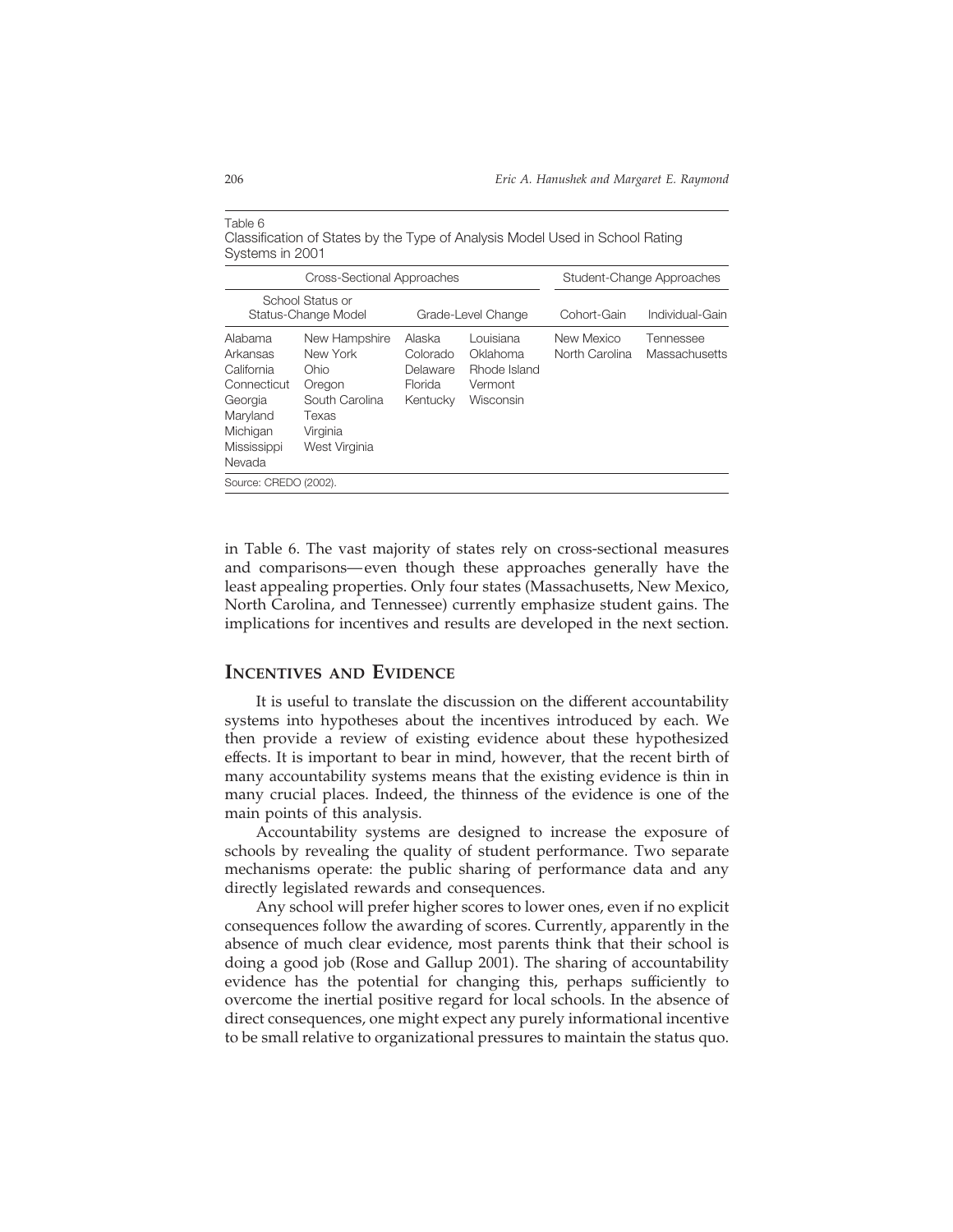Nonetheless, some general evidence on reactions of citizens (in the form of housing prices) to perceived school quality information exists (Black 1999; Weimer and Wolkoff 2001). Moreover, as discussed below, early evidence suggests that public disclosure of scores may in fact produce some strong incentives, both in terms of housing prices (Figlio and Lucas 2000) and other observable outcomes.

The second source of incentives from exposure of performance arises from any consequences that might be directly associated with the school scores. The rewards and sanctions that many states have built into their accountability systems create the motivation for schools to change behavior. At the same time, one does not expect these incentives to affect all schools equally. For example, schools that have many students scoring close to a threshold might be expected to alter their behavior more than schools with students further away from the established critical thresholds.8 The interrelationship between the choice of a school-score model, the choice of thresholds, and the location of a given school relative to those thresholds is currently relatively unexplored, but it would be reasonable to speculate that no single design can provide equivalent incentives for all schools. Moreover, it is well known that incentives that emphasize crossing a specific threshold will generally lead to ever greater distribution in behavior.

The following sections consider in more detail the incentives under different accountability models. Within each section, we also provide a review of the existing evidence about the impact of the various incentives.

### **Cross-Sectional Approaches**

As delineated in the preceding discussion, the status model combines one-time scores of student performance into a single school score. Any change in scores from year to year generally is assumed to be a function of school influences. But, since the design does not recognize changes in the underlying student population, the model creates the incentive to include more positive student test scores into the school scores, that is, to adjust the relevant test-taking population.

A school can respond to disappointing assessments in two ways. First, it can adjust teachers, curriculum, and programs in an attempt to improve the teaching that occurs. This is, however, a difficult long-run proposition, made even more difficult in schools with high rates of staff turnover. A second, shorter-run strategy may result: to become more selective about the student scores that are incorporated into the school

<sup>&</sup>lt;sup>8</sup> See, for example, the parallel with past incentives employed in the experiments with performance contracting, where contractors reacted very openly to the notches in the contracts (Gramlich and Koshel 1975).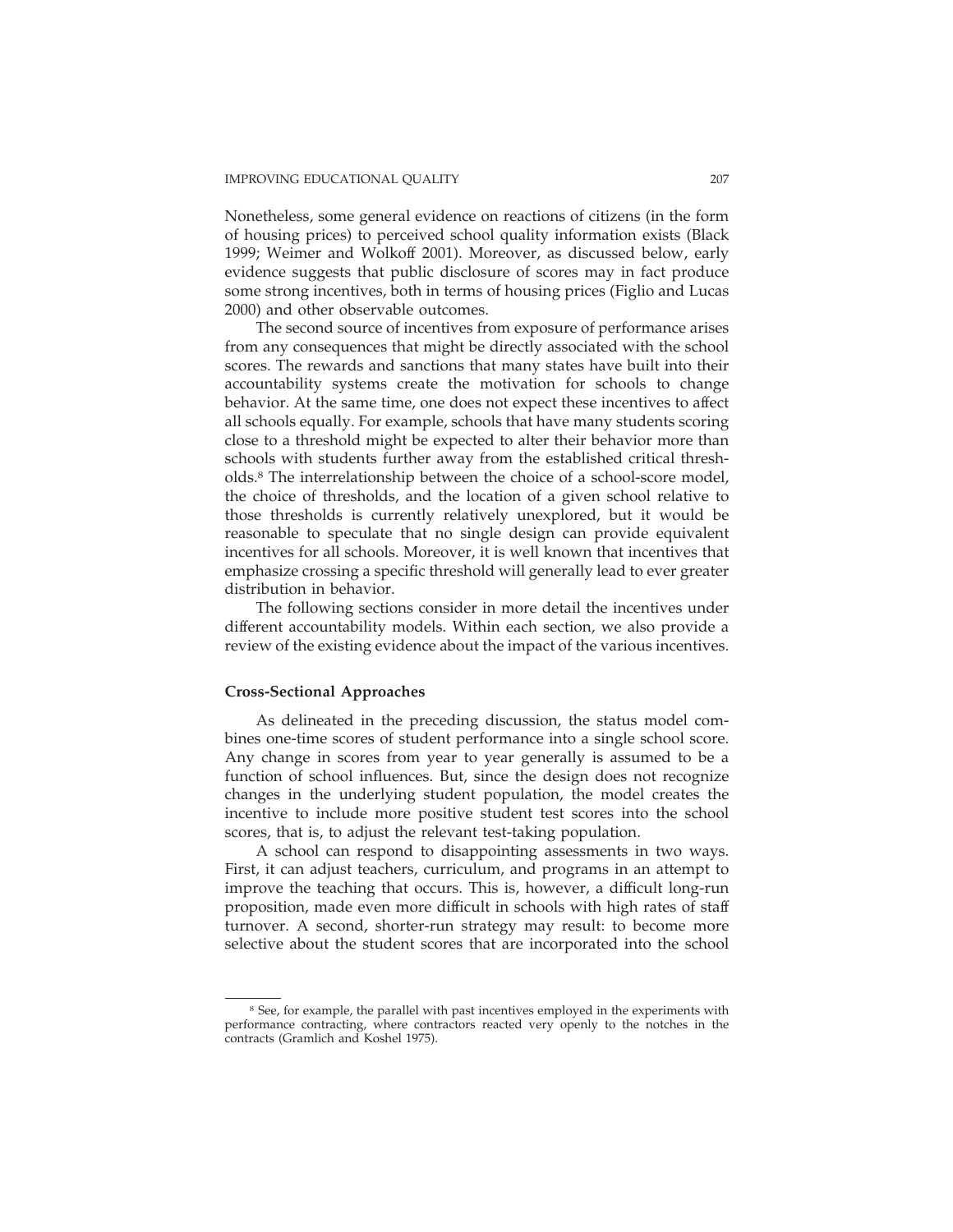scores. The second approach could supplement or possibly replace the first. By weeding out students who are poor performers, the school score can appear to be improving even if nothing different is being done.

The dynamics of these alternative approaches are important. Take the example of a third-grade student from a disadvantaged background who arrived at school less well-prepared than the others in the school and who progressed at a slower rate each year through the third (that is, falls further behind over time). The status model compares performance of individual classes each year to the prior year's class. Thus, if testing begins in the third grade and the system has been going for some time, the school might exclude this slow student through placement in special education or by counseling the student to be absent on the day of testing. If the student is excluded in the third grade, the average of all remaining students would be higher than otherwise, and the school would tend to look better in comparison to the third grade in the prior year. But, the next year's comparison of third grades will be worse because the base comparison has been artificially elevated. Moreover, once the school has excluded a student, there is a continuing incentive to keep the student out of the testing. This continuing incentive puts some restraint into the system, because the school probably cannot increase the exclusion rate year after year. Moreover, since the potential importance of exclusion rates is widely recognized, the school is always at risk that regulatory changes may make it necessary in the future to bring some previously excluded students back into the accountability system.

While the largest effects of exclusion on the school ratings come in the first year of exclusion (when the cumulative effects to the current grade of low preparation plus slow learning are removed), there are some continued accountability benefits to the school from exclusion if the omitted students learn at a slower pace. The status model aggregates across grades, so the slower learning pace will be removed from the calculation of the school average for the student's fourth grade and beyond. The key element of this part of the dynamics is how much the rate of learning might be below average, as opposed to the absolute level of deficit that comes into play in the first year of exclusion.

While there has been widespread attention to such things as test preparation and cheating, these seem to be the clearest cases of one-time effects that are not sustainable after the initial introduction. Specifically, these practices may shift the level of performance in a given year, but, unless their prevalence increases over time, they will not show up in the school gains after the first year. Take, for example, efforts to teach all students how to fill in mechanical scoring sheets for standardized exams. Once students know how to do this—something that might inflate their scores through eliminating errors arising just from coding mistakes—it would not be expected to have any continuing effects on their scores as they progress through the grades. Similarly, any cheating on a given test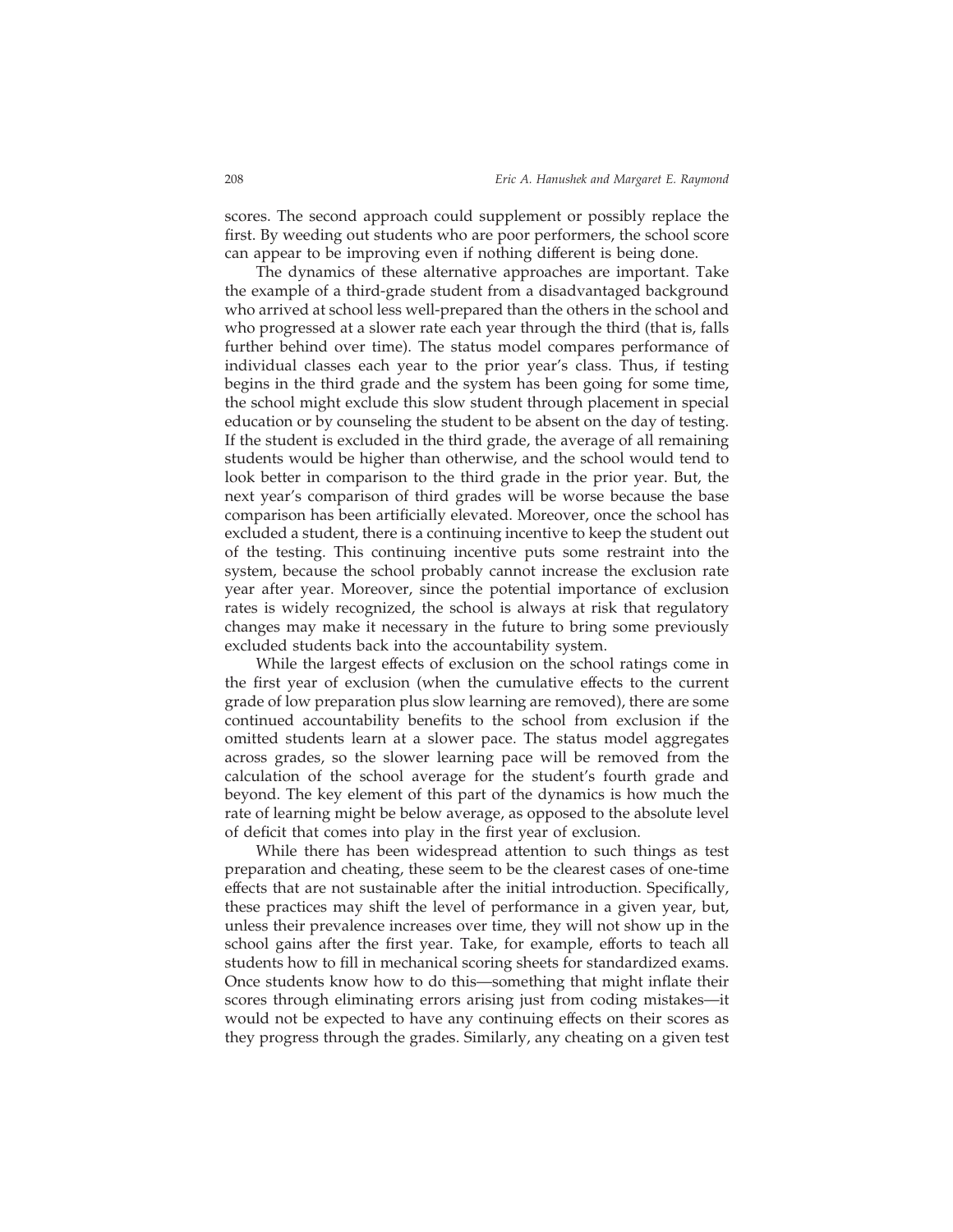must be repeated in subsequent years just to stay at the same level, but scores will improve only if the level of cheating is increased over time.

The choice of approach may be assumed to follow rational choice: School officials would select the action that they perceive to have the highest yield, given their planning horizon, budget, and appetite for risk. The preceding discussion highlights the fact that the largest gains from exclusions operate in the first year and that these decline or possibly reverse in subsequent years. Administrators may be very myopic or may have very short time horizons for their decisions, leading them to overuse exclusions in the first years of an accountability system. Regulatory restrictions frequently are designed in an effort to limit the ability of administrators to increase the use of student exclusions.

The grade-level change variation of the status model of accountability introduces some additional incentives. Some of the dynamics of exclusions are altered. But also there may be incentives to concentrate attention on the tested grade(s), say by placing the best teachers in the relevant testing grades.

Study of the exclusion rates of schools is one way to detect if schools are culling their student ranks prior to testing. Alternatively, one could examine the prevalence of parental waivers, with attention to which students are being held out. Finally, consideration of the effects of state policies on when students who change schools must be included in the new school's score could provide another perspective on exclusions.

Several studies have investigated whether schools appear to react to accountability through exclusions. Jacob (2002) considers the introduction of test-based accountability for Chicago public schools. He finds that the large increases in test scores after accountability went into effect were also accompanied by increases in special education placement and by increased grade retentions. Deere and Strayer (2001a, 2001b) and Cullen and Reback (2002) also find apparent increases in special-education placement with the introduction of accountability in Texas. Prior work on Kentucky by Koretz and Barron (1998) suggests no strategic use of grade retentions. Haney (2000) suggests that both grade retention and increased dropouts were key to improvements in Texas tests, although this finding is seriously questioned by reanalysis of the data. Both Carnoy, Loeb, and Smith (2001) and Toenjes and Dworkin (2002) find little evidence that testing led to the changes suggested by Haney. Carnoy, Loeb, and Smith also find that at least in larger urban areas lower dropout rates are associated with higher student achievement. The grade retentions are, however, short-run effects that do not provide lasting value except if the placement is educationally valuable. Figlio and Getzler (2002) concentrate on special-education placement after the introduction of a state accountability system in Florida. The most persuasive evidence is that placement rates increase relatively over time in grades that enter into the accountability system as opposed to those grades that do not.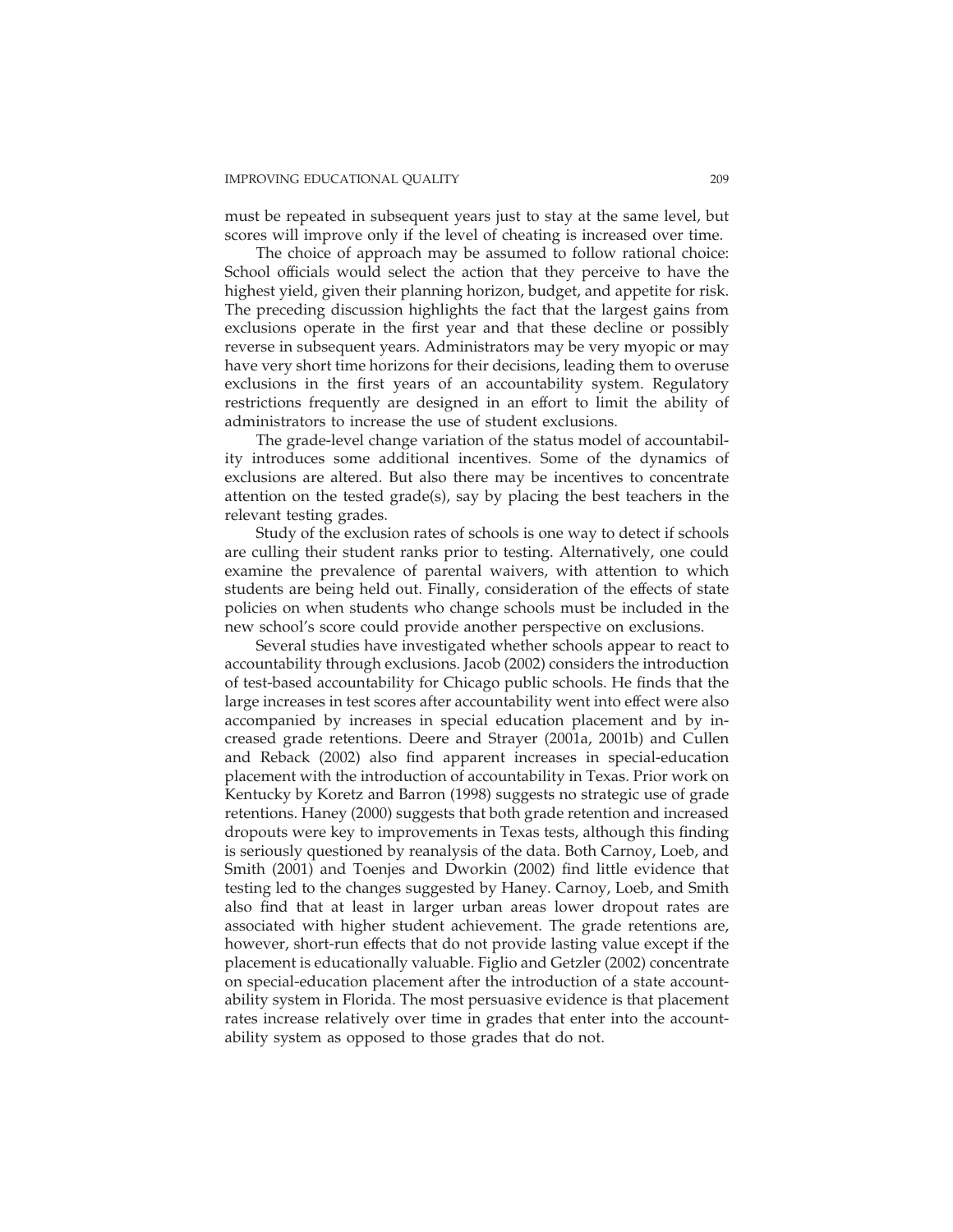Jacob finds that scores also appear to go up more in subjects that enter into the accountability system than in those that do not. This evidence is consistent with analysis in Texas by Deere and Strayer (2001b). The interpretation is not, however, entirely clear. Schools obviously appear to be responding to the accountability system—which is exactly what the system is supposed to accomplish. On the other hand, one might question whether the weights on different potential outcomes are appropriate. (Zero weight or not paying attention to specific subjects, for example, appears to provide very strong incentives to change the pattern of instruction.)

In each case, the analysis considers changes that occur around the time of introduction of an accountability system. In fact, the key element of most of this research is using the change in accountability to identify the effects on special-education placement rates and the like by finding breaks in the patterns of prior placement. Two things are important. First, there is very little relevant data for these analyses— breaks in trends or perhaps comparisons to trends of other schools (such as schools outside of Chicago and its accountability system) convey limited information. The validity of the interpretation depends crucially on whether or not other things are changing over time that could also affect the patterns of observed changes. Second, each of these analyses provides information just on the short-run immediate effects. Since the incentives change over time, it is important to understand what happens as these systems continue. Because of the recentness of introduction of accountability systems, little is known about the long-run dynamics.

Hanushek and Rivkin (2002) investigate the impacts of public disclosure of achievement performance. Specifically, before the Texas accountability system included direct consequences or sanctions for performance, the state made information on disaggregated student performance from the Texas Assessment of Academic Skills (TAAS) available to the public. They find that in the largest metropolitan areas, competition works to push up average scores.

Greene (2001a, 2001b) analyzes the Florida  $A+$  program that provides exit vouchers to students in failing schools and finds that schools at risk of becoming sites of vouchers make unusually large gains. Carnoy (2001) reviews this evidence and suggests that the reaction to vouchers that Greene identified was more likely a reaction to information. Carnoy finds that similar studies for North Carolina and Texas (Ladd and Glennie 2001 and Brownson 2001, respectively) investigating what happens to failing schools show similar results—dramatic improvements in the year after identification. This occurs even though those states had no voucher threat.

On the other hand, Kane and Staiger (2001) suggest that a portion of the school improvement in North Carolina's failing schools may simply result from measurement errors in the examination scores. They demon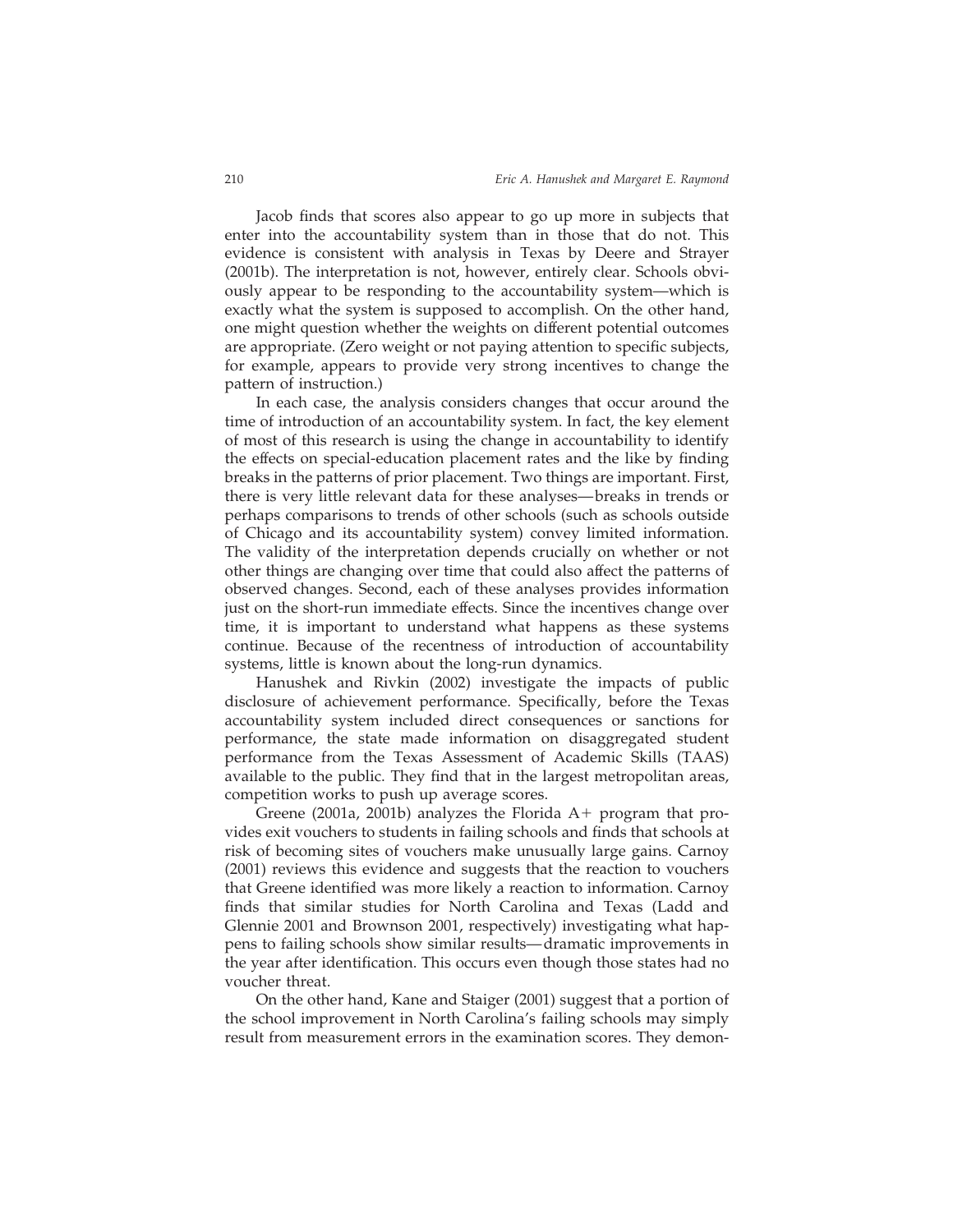strate that small schools—where the error variance in aggregate tests will be larger—are much more likely to be found at the extremes of the school score distributions. If the measurement errors are independent over time, schools that realized a large error in one period would expect to receive a smaller one the next period, leading to a reordering of schools in the second year. Kane and Staiger do not, however, differentiate among the sources of error of the status model—family differences, teacher and school differences, and measurement errors.

The implications of grade-level versions of accountability have been less studied. Some of the prior work employs differences by grade level primarily as a method of identifying the behavioral effects of the system as opposed to being a focal point of the analysis. Boyd et al. (2002) do consider whether teacher placement responds to the specific grades that "count." They find that exiting from teaching does not appear related to testing regimes. While they have only indirect measures of teacher quality for the New York state sample (experience and quality of college), they do find some attempt in urban schools to place the more experienced teachers in the grades tested when new teachers entered a school.<sup>9</sup>

#### **Student-Gain Approaches**

The two variants— cohort gain and individual student gain—produce an average score of student-performance change for a group of students. The distinction between the two in their pure form relates to the group of students included.10 Student-gain measures allow for the school to isolate school inputs in much the same manner as the grade-level change model above. The superiority of the student-gain model over the grade-level change model lies in its control of student characteristics and in its focus on the level of school performance. Just two states as of fall 2001 (New Mexico and North Carolina) have employed a pure form that examines the same cohort of students year over year as they move

<sup>9</sup> This evidence is not entirely conclusive about strategic behavior, however. If the grade-level accountability relies just on the levels of achievement in a grade (as most do), schools have an effect that accumulates over time. Thus, getting the effect of a good teacher is possible by placing that teacher in the grade being tested or in a prior grade where students would be better prepared for the material in the tested grade.

<sup>&</sup>lt;sup>10</sup> In pure form, the largest difference is whether the individual school gets information on the distribution of performance from the individual-gain calculations. An impure form, however, introduces some error in the cohort-gain measure. Specifically, a cohort gain can be calculated by taking the scores in a grade of all students in a school for two years and subtracting the average prior year scores for the previous grade. In this approach, people who exit between grades are included in the base but not in the current-year score.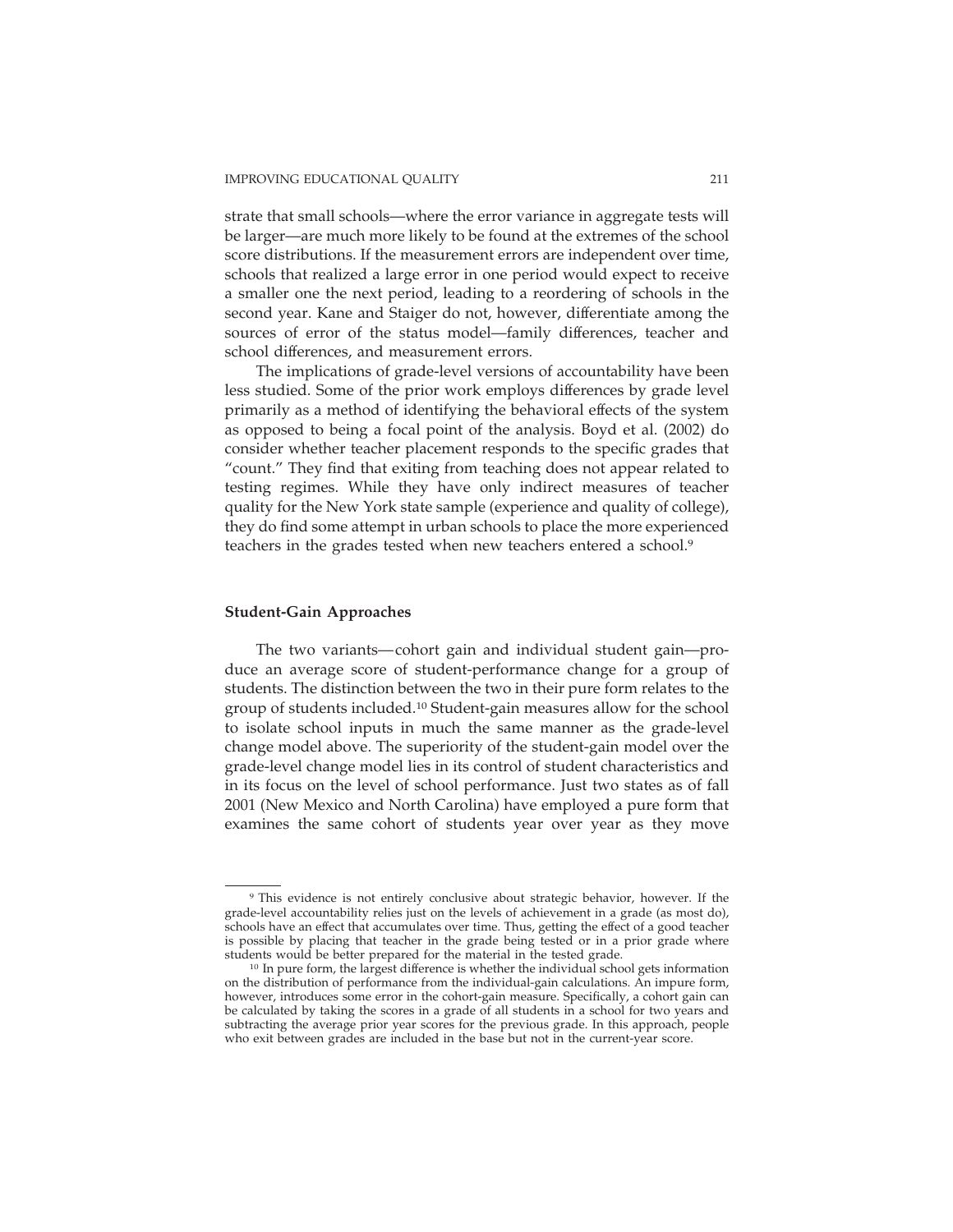through a school.<sup>11</sup> The focus on change instead of static performance lends itself to closer association with a school's efforts to improve.

The primary incentives inherent in this approach fall more on improving student scores by improving teaching and programs than for the status model. Exclusions could have an effect on measured performance to the extent that the exclusions eliminate individuals who would have a lower rate of learning. As noted above, however, this impact on the accountability score generally will be considerably less than the impact of exclusions on the status model, because it is only achievement growth and not achievement level that is important.

Since the group of students being examined is constant over time, the model ignores student in-migration. This outcome may interact with district decisions to set school attendance zones and the like—which would eliminate some students from the calculations. To date, no evaluations of the effects of cohort-gain systems on performance are available.

The student-level gain score model follows the progress of individual students and then creates a summary from the net change scores. Of all the models, this approach provides the clearest and strongest incentives for schools to concentrate on the school factors under their control since it minimizes student variation. It enables the fastest and cleanest feedback on any efforts the school undertakes.

With this model, the strength of the incentive will be a function of changes in student-body composition, but the effect will be smaller than for the cohort-change model. Even though student moves are known to affect scores negatively, as implemented, the school will have students for more than a year before their gain scores are included in the school score.

The model would create the inclination to exclude students who are poor performers. The school will know student-specific performance in the first year of examination and then can follow their progress through the second year, presumably providing information by which to prejudge which students would likely produce negative change scores. By avoiding a second-year test, the gain scores for those students could not be calculated or folded into the school score.

Richards and Sheu (1992) provide an early investigation of the South Carolina incentive system. This system, introduced in 1984, was a sophisticated accountability attempt that considered individual student-

<sup>11</sup> Two aspects of the design of cohort-change systems are important. First, decisions must be made about exclusions of students because of mobility. Based on individual data, it is possible to use initial and subsequent scores for just individuals who start and finish the grade. In general, new entrants during the grade would be excluded from the calculations, but the data would not introduce errors from different groups of students. Second, across each year a decision can be made about whether to update the cohort to the group beginning each grade or whether to maintain the cohort originally identified.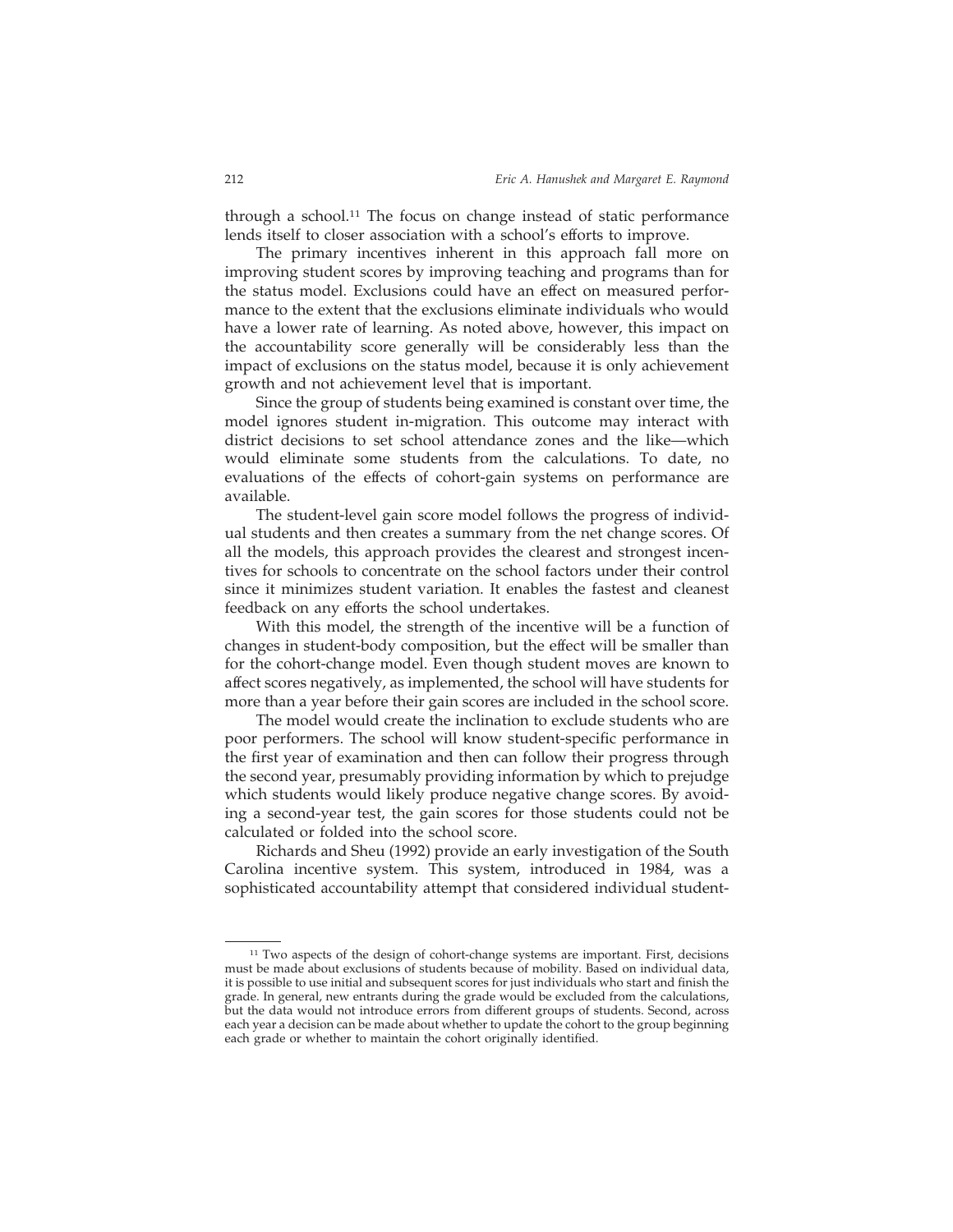gain scores and adjusted rewards for the socioeconomic status of the student body. They find that the reward system yielded gains, although modest, in performance of students (but did not affect teacher attendance, the other attribute of incentive focus). Interestingly, South Carolina subsequently moved away from this incentive system. Ladd (1999) investigates the sophisticated gain-score incentives in Dallas, Texas, during the mid-1990s. She finds that performance in Dallas improved relative to other large Texas districts, although the gains come from white and Hispanic students but not black students. Improvements in terms of student dropout rates and principal turnover rates also appear.

Deere and Strayer (2001a, 2001b) evaluate the impact of Texas incentives on a range of behaviors. They find evidence that schools tend to concentrate on students who are near the passing grade on the TAAS. Moreover, there is some tendency to concentrate on subjects that enter into the accountability system. The evidence also suggests some differential exclusion from testing. They specifically find some sharp increases in overall exemption rates for special education around the time when these exemptions became most important for accountability. (Note, however, that while the evaluation considers student gains, the Texas incentive system concentrates on overall pass rates.)

In terms of incentives, the objective of rewarding and punishing schools for their contributions to student learning are met in varying degrees by the alternatives. By far the most common alternative—the status model and its grade-level offshoot—provide information that is far distant from the value-added of each school. One aspect of this is the introduction of incentives to change school scores in ways that are unrelated to their learning outcomes. For example, increasing specialeducation placements or working selectively to decrease test taking can improve scores for a school by changing the rating group. Of course, some alterations work best in the short run—that is, in the year of their introduction—and would be much less effective in later years. The use of these approaches depends on the simple decision-making of administrators and is related to the costs, risks, and time horizons of the administrators.

## **CUMULATED EVIDENCE ON INCENTIVES**

Most accountability systems have been introduced very recently, so the history does not give much scope for analysis. Nonetheless, a variety of investigations have been undertaken recently and provide some, albeit limited, evidence. Table 7 groups these analyses by their focus and by the type of accountability system studied. It seems clear that schools do in fact respond to accountability systems.

Much of the evidence relates to "gaming" the system—actions taken in response to incentives but not directly related to improving perfor-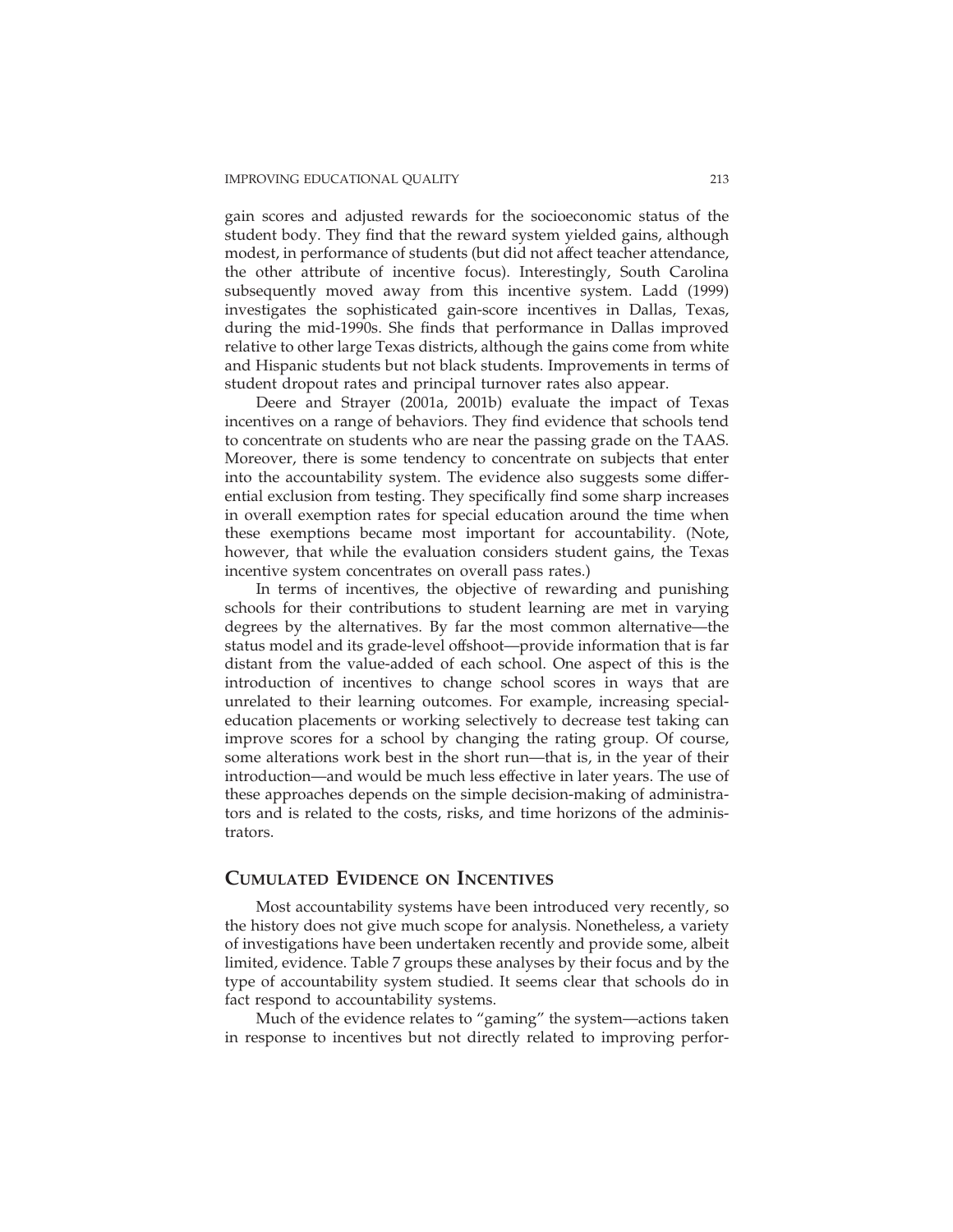| <b>Cross-Sectional Accountability Systems</b>  |                                                                                                                                                                                                                |
|------------------------------------------------|----------------------------------------------------------------------------------------------------------------------------------------------------------------------------------------------------------------|
| Outcome Effects                                |                                                                                                                                                                                                                |
| Direct Response to                             | Greene (2001a, 2001b); Jacob (2002);                                                                                                                                                                           |
| Consequences                                   | Carnoy and Loeb (2002); Carnoy (2001);<br>Deere and Strayer (2001a, 2001b)                                                                                                                                     |
| Response to Public Disclosure                  | Hanushek and Rivkin (2003); Carnoy (2001)                                                                                                                                                                      |
| <b>Measurement Errors</b>                      |                                                                                                                                                                                                                |
| <b>Testing Effects</b>                         | Koretz and Barron (1998); Jacob (2002);<br>Deere and Strayer (2001b)                                                                                                                                           |
| <b>Random Errors</b>                           | Kane and Staiger (2001)                                                                                                                                                                                        |
| Exclusions/Selectivity                         |                                                                                                                                                                                                                |
|                                                | Jacob (2002); Figlio and Getzler (2002);<br>Haney (2000); Cullen and Reback (2002);<br>Toenjes et al. (2000); Carnoy, Loeb, and<br>Smith (2001); Deere and Strayer (2001a,<br>2001b); Koretz and Barron (1998) |
| <b>Other Responses</b>                         |                                                                                                                                                                                                                |
| <b>Teacher Assignment</b>                      | Boyd et al. (2002)                                                                                                                                                                                             |
| <b>Achievement-Gain Accountability Systems</b> |                                                                                                                                                                                                                |
| <b>Outcome Effects</b>                         |                                                                                                                                                                                                                |
| Direct Response to<br>Consequences             | Richards and Sheu (1992); Ladd (1999)                                                                                                                                                                          |

| Table 7                                                  |  |  |
|----------------------------------------------------------|--|--|
| Distribution of Studies of the Impacts of Accountability |  |  |

mance. Thus, as identified in Table 7, several studies indicate that exclusions from the testing tend to increase with the introduction of new accountability systems. None, however, says anything about reactions after the initial response. In most cases, the incentives for these types of reactions will decline over time.

Much less information is available about the range and scope of reactions to improve performance. In most cases studied, the introduction of a performance system has led to achievement improvements. Moreover, the response not surprisingly is more concentrated on the aspects of learning that are measured and assessed as opposed to those that are not. While some people find this to be a negative aspect of the accountability systems, it seems to be just what one would expect. The magnitude of such improvements is nonetheless not easy to characterize. Further, the exact source of the response—whether emanating from the informational aspects of the systems or from the direct sanctions and rewards—is uncertain in states where both mechanisms operate simultaneously.

Important for design considerations, information about the compar-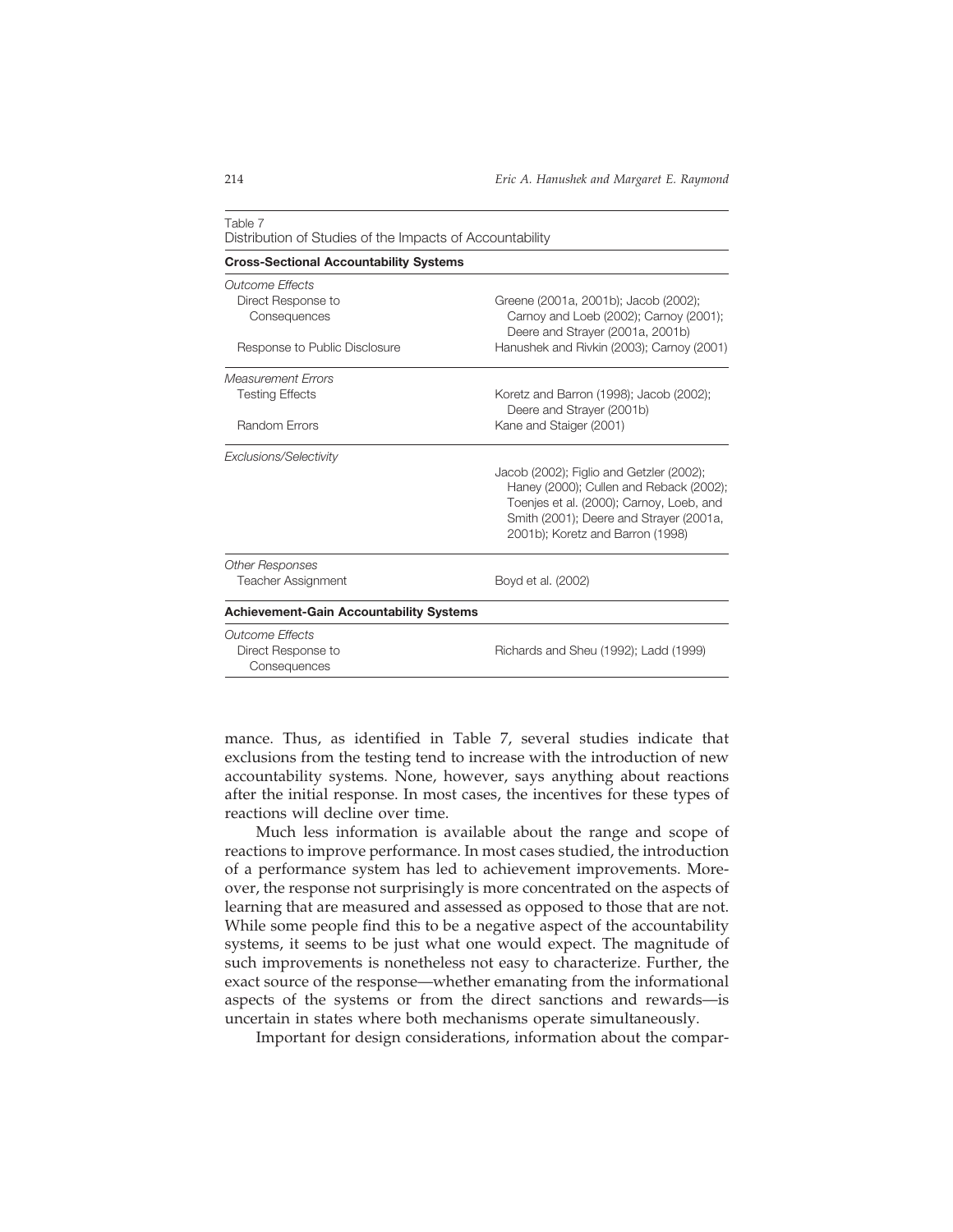ative effects of alternative systems is quite limited. Understanding the differences among accountability systems requires comparing states that employ alternative approaches. It is, however, very difficult to do this. For example, Grissmer et al. (2000) interpret estimates of the superior performance of Texas and North Carolina schools on the National Assessment of Educational Progress (NAEP) as resulting from their accountability systems, but no attempt is made to test such a hypothesis formally (compare with Hanushek 2001). Carnoy and Loeb (2002) find that accountability systems that have implications for students and schools ("strong accountability") had faster growth in NAEP math achievement. Moreover, this happens not just for low-achievement students but also for high-achievement students. Nonetheless, their categorization cuts accountability systems in different ways than that previously presented. Since a number of states will soon be adopting new systems as a result of federal legislation, it is important to know which accountability features and designs produce the greatest impact on student performance measures. Specifically, it will become increasingly pertinent to know whether more costly and less understandable systems that focus on value-added measurement are significantly better than status models.

## **NEW EVIDENCE ON THE IMPACT OF ACCOUNTABILITY**

Inferring the impact of accountability systems is difficult both because of the recentness of their introduction in many states and because of the limited information about student performance across different accountability regimes. One source of information on performance, however, offers some possibility for analysis. NAEP has provided performance information for states during the 1990s. These examinations in mathematics track performance across grades. We use these performance measures to assess the impacts of state accountability systems. In this regard, the analysis is directly related to the work of Carnoy and Loeb (2002). It differs largely by looking at longer periods of achievement growth and by employing different measures of accountability. We also investigate whether accountability systems affect special-education placement rates by state.

### **Impacts on Student Achievement**

Understanding the impacts of different state policies on performance is difficult, in part because of the paucity of previous work describing the elements of state policy that are important. Education is the responsibility of state governments, and states have gone in a variety of directions in the regulation, funding, and operation of their schools. As a result, it is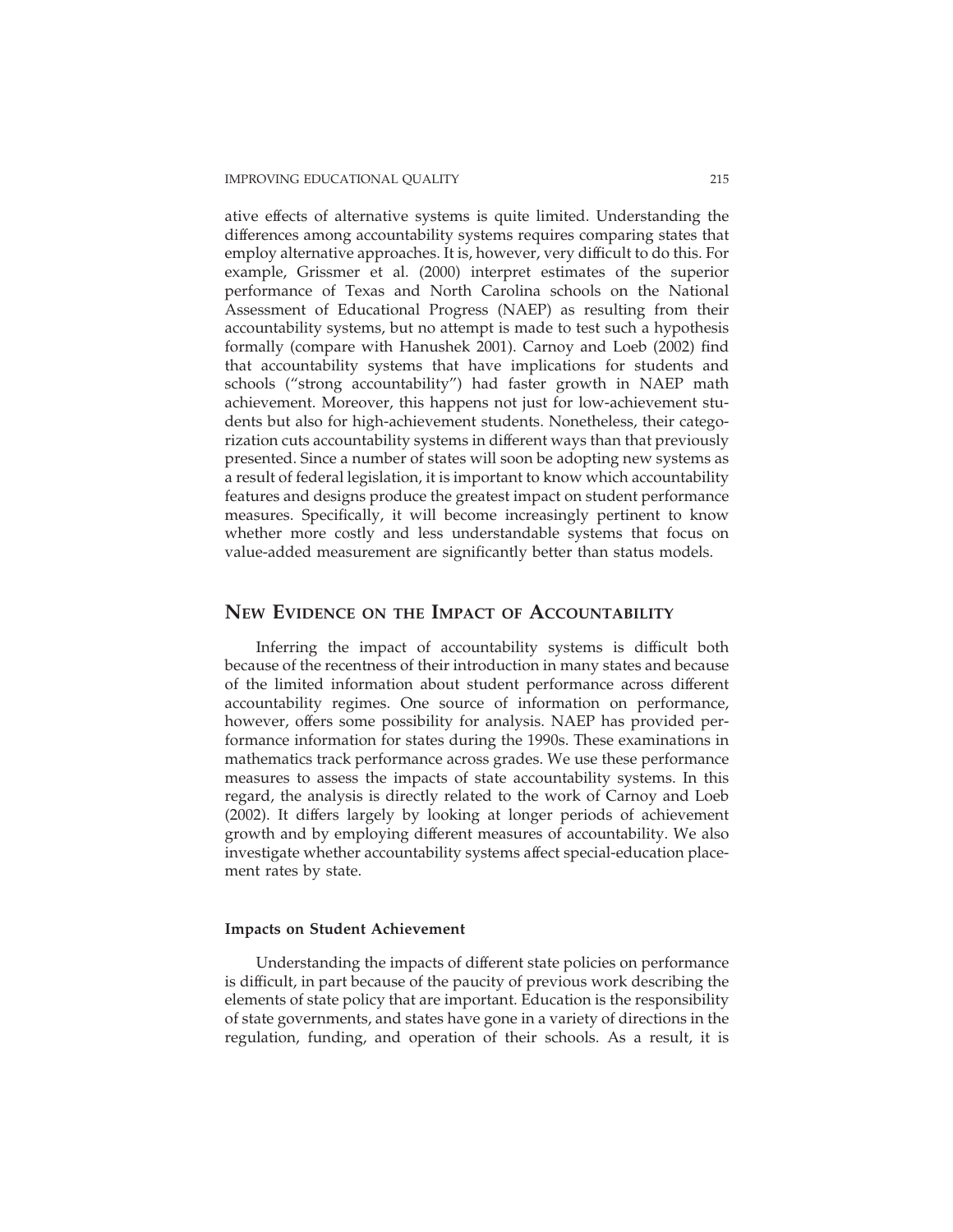| Distribution of States by Length of Time with Accountability System, 1996 and 2000 |      |      |
|------------------------------------------------------------------------------------|------|------|
| Years with an<br><b>Accountability System</b>                                      | 1996 | 2000 |
|                                                                                    | 41   | 13   |
|                                                                                    |      | 10   |
|                                                                                    |      |      |
|                                                                                    |      |      |
|                                                                                    |      |      |
| 5                                                                                  |      |      |
|                                                                                    |      |      |
|                                                                                    |      |      |
| Source: Authors' calculations.                                                     |      |      |

Table 8

difficult to assess the impacts of individual policies without dealing with the potential impacts of coincidental policy differences.12

The basic estimation approach focuses on growth of student achievement across grades. If the impacts of stable state policies enhance or detract from the educational process in a consistent manner across grades, concentrating on achievement growth implicitly allows for stable state policy influences and permits analysis of the introduction of new state accountability policies.

The NAEP testing measured math performance of fourth graders in 1992 and 1996, and of eighth graders four years after each of these assessments. While the students are not matched, the common cohort acts to eliminate a variety of common achievement influences. Our analysis of achievement relies on growth in achievement between fourth and eighth graders over the relevant four-year period (for example, growth in achievement from fourth grade in 1996 to eighth grade in 2000).<sup>13</sup> Understanding the effect of accountability systems is dependent on the introduction of these systems. Table 8 describes the time path of introduction of accountability systems across states by reference to the length of time that accountability systems have been operating in different states. By looking at accountability systems in 1996, it is clear that much of the movement to accountability is very recent. By 1996, just 10 states had

<sup>12</sup> Hanushek, Rivkin, and Taylor (1996) discuss the relationship between model specification and the use of aggregate state data. The development here builds on the prior estimation in Hanushek and Somers (2001), and the details of the model specification and estimation can be found there.

<sup>&</sup>lt;sup>13</sup> We actually rely on differences in logarithms of scores because these implicitly allow state factors to have a multiplicative effect on achievement inputs.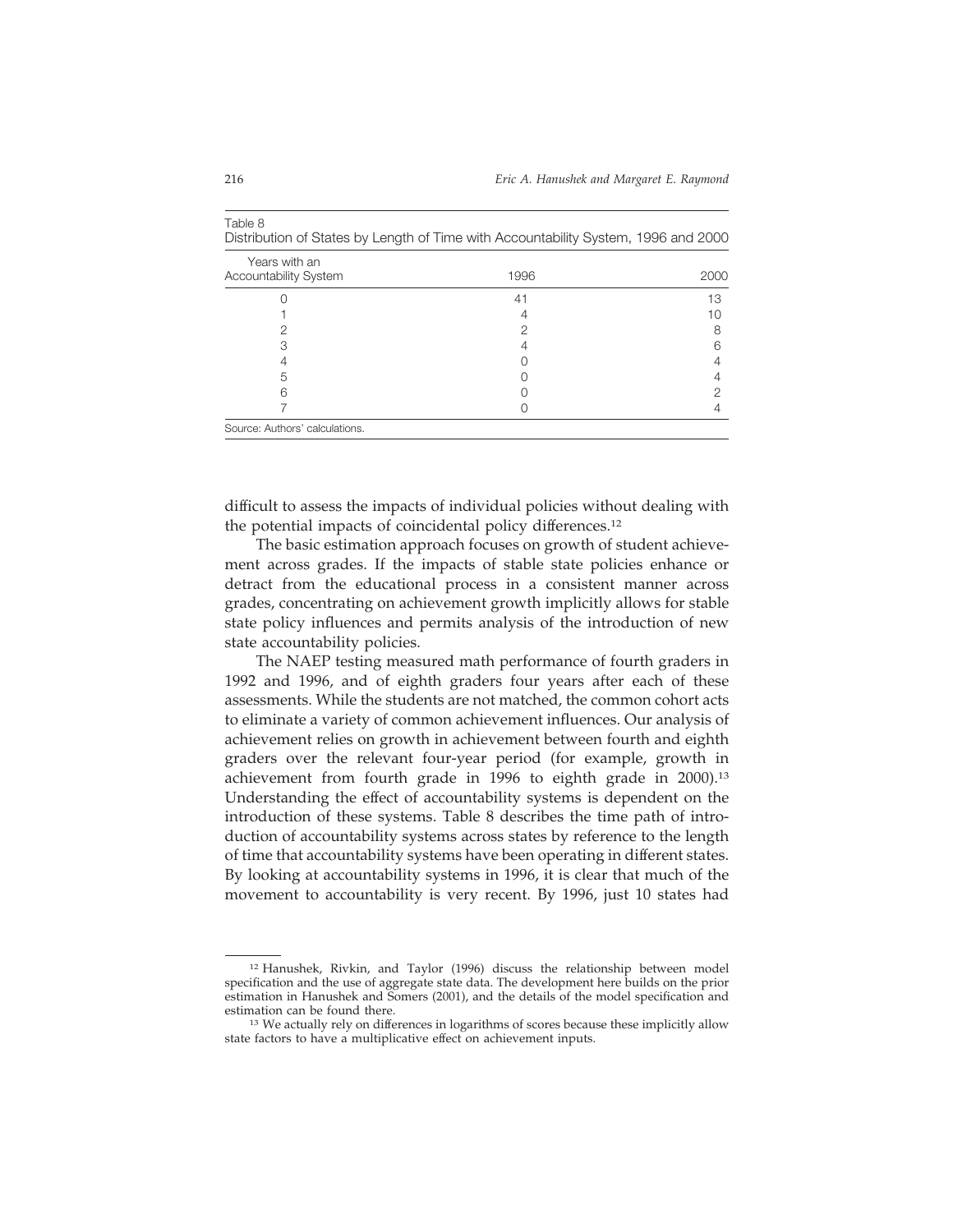| <u>Matholinativə il onivi hahivə</u>         |                  |                               |                        |                                 |                  |                  |                  |
|----------------------------------------------|------------------|-------------------------------|------------------------|---------------------------------|------------------|------------------|------------------|
|                                              |                  | Pooled: 1992-96 and 1996-2000 |                        |                                 |                  | 1996-2000        |                  |
|                                              | (1)              | (2)                           | (3)                    | (4)<br>With<br>state<br>effects | (5)              | (6)              | (7)              |
| Accountability or                            |                  |                               |                        |                                 |                  |                  |                  |
| Report-Card<br>System                        | 0.0084<br>(3.07) | 0.0096<br>(2.94)              | 0.0100<br>(2.56)       | 0.0089<br>(1.42)                | 0.0116<br>(2.83) | 0.0131<br>(2.96) | 0.011<br>(2.18)  |
|                                              |                  | $-0.0042$                     |                        |                                 |                  | $-0.0057$        |                  |
| <b>Reporting System</b>                      |                  | $(-1.05)$                     |                        |                                 |                  | $(-1.25)$        |                  |
| Time System in<br>Place                      |                  |                               | $-0.0006$<br>$(-0.47)$ |                                 |                  |                  |                  |
| Education of<br>Population aged<br>$25 - 29$ |                  |                               |                        |                                 |                  |                  | 0.0006<br>(0.04) |
| Real Spending per<br>Pupil                   |                  |                               |                        |                                 |                  |                  | 0.0002<br>(0.03) |

#### Table 9 Relationship of Presence of Accountability System to Improvements in NAEP Mathematics Performance

Note: All pooled estimates include an indicator variable for time period. Robust t-statistics are presented in parentheses below each coefficient. The dependent variable is log (Achievement  $_{\text{grade } 8, t}$ /Achievement $_{\text{grade } 4, t-4}$ ). Source: Authors' calculations as described in the text.

active accountability systems, while by 2000, just 13 states had yet to introduce active systems.14

The estimation takes two different modeling approaches to understanding the interaction of accountability systems and achievement. First, the two periods of growth between fourth and eighth grades for the states (1992 through 1996 and 1996 through 2000) are pooled, at times with extraction of state fixed effects. Second, just the latter period is used to look at cross-sectional differences in growth. The former modeling strategy is appropriate if other influences on achievement— both policy and other—are roughly constant over the entire period. The latter concentrates on the period of most activity in accountability but relies on the growth formulation with possible explicit measures of state differences to isolate the effects of accountability systems.

Table 9 presents the basic estimates of the effects of accountability systems on growth in student achievement. The simplest version (columns 1 and 5) looks at whether the state has some form of accountability system in place during the period of observation. Recall that accountabil-

<sup>14</sup> In all our analyses, the universe includes 50 states plus the District of Columbia.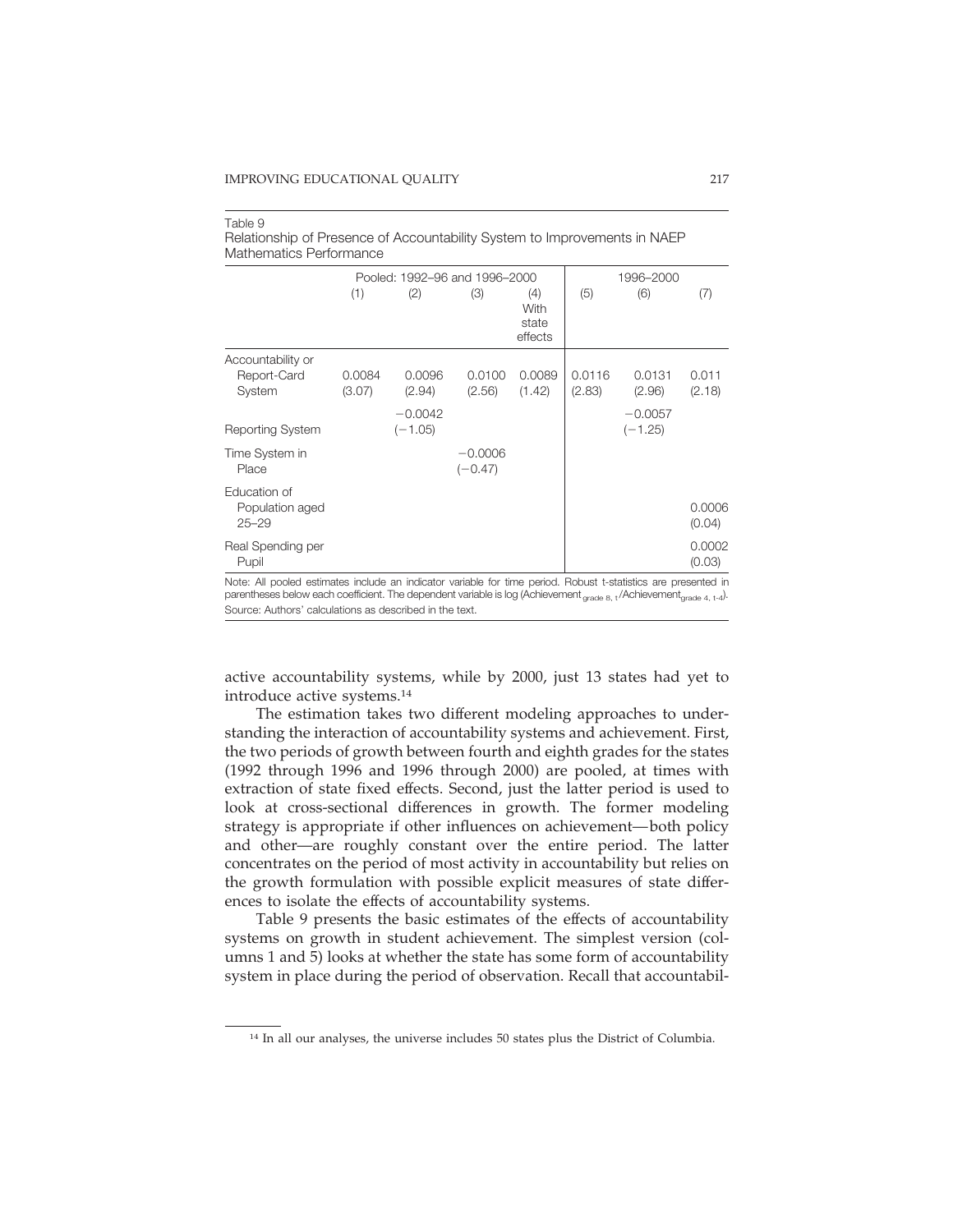ity in the United States has taken two general forms—report cards and rewards/sanctions. Report cards serve a public information function whereas rewards and sanctions subject schools to material consequences. The results indicate that the presence of some form of accountability either report cards or systems with sanctions—produce growth in achievement that is 1 percent higher than it would be without such programs. This is a large effect since the standard deviation of growth in state scores between fourth grade in 1996 and eighth grade in 2000 is just 1.2 percent.15

The remaining columns provide additional detail. The second and sixth columns show the implications of having a simple reporting system that either does not have sanctions and rewards or does not summarize the relevant performance of the school. Since reporting systems are less stringent than full accountability systems, one would expect less effect on student achievement growth. Indeed, states with reporting systems achieve about half the growth of those with accountability systems (0.42 percent versus 0.96 percent in the pooled sample), although the difference is not statistically significant. Put another way, the results show that the use of sanctions and rewards does not create a significant positive effect over the use of report cards.

With the small number of state observations it is difficult to distinguish between "no effect" and "weak data" such that precise estimation is not possible. Additionally, according to column 3, the time that the system is in effect does not appear to affect performance (that is, achievement growth moves to a higher level once the system is in place but does not continue to improve). The estimate of the overall effect of the use of accountability systems also holds even in the case of state fixed effects (column 4). Finally, while the point estimates are slightly larger when estimated just on the most recent period of achievement observation, the impact of accountability systems is virtually unchanged from that estimated by pooling the results.16

The summary of estimated effects of introducing an accountability system is simple: Accountability systems appear to lead to significantly higher growth in achievement. Of course, as discussed above, it would be nice to know more about how variations in the systems employed affect achievement. Unfortunately, the data are rather thin—fewer than 40

<sup>&</sup>lt;sup>15</sup> In all cases the dependent variable is the log of achievement growth. The introduction of an accountability system is a change from 0 to 1, which in the pooled sample corresponds to a proportional increase of 0.008, or roughly 1 percent.

<sup>&</sup>lt;sup>16</sup> Note that the last column provides estimates of achievement growth where other contemporaneous measures of state differences are included—education level and school spending per pupil of the population aged 25 to 29 (as a measure of parental education). Neither of these traditional measures of school inputs has an impact on growth in test scores, and the estimates of the effects of accountability are essentially unchanged by their inclusion.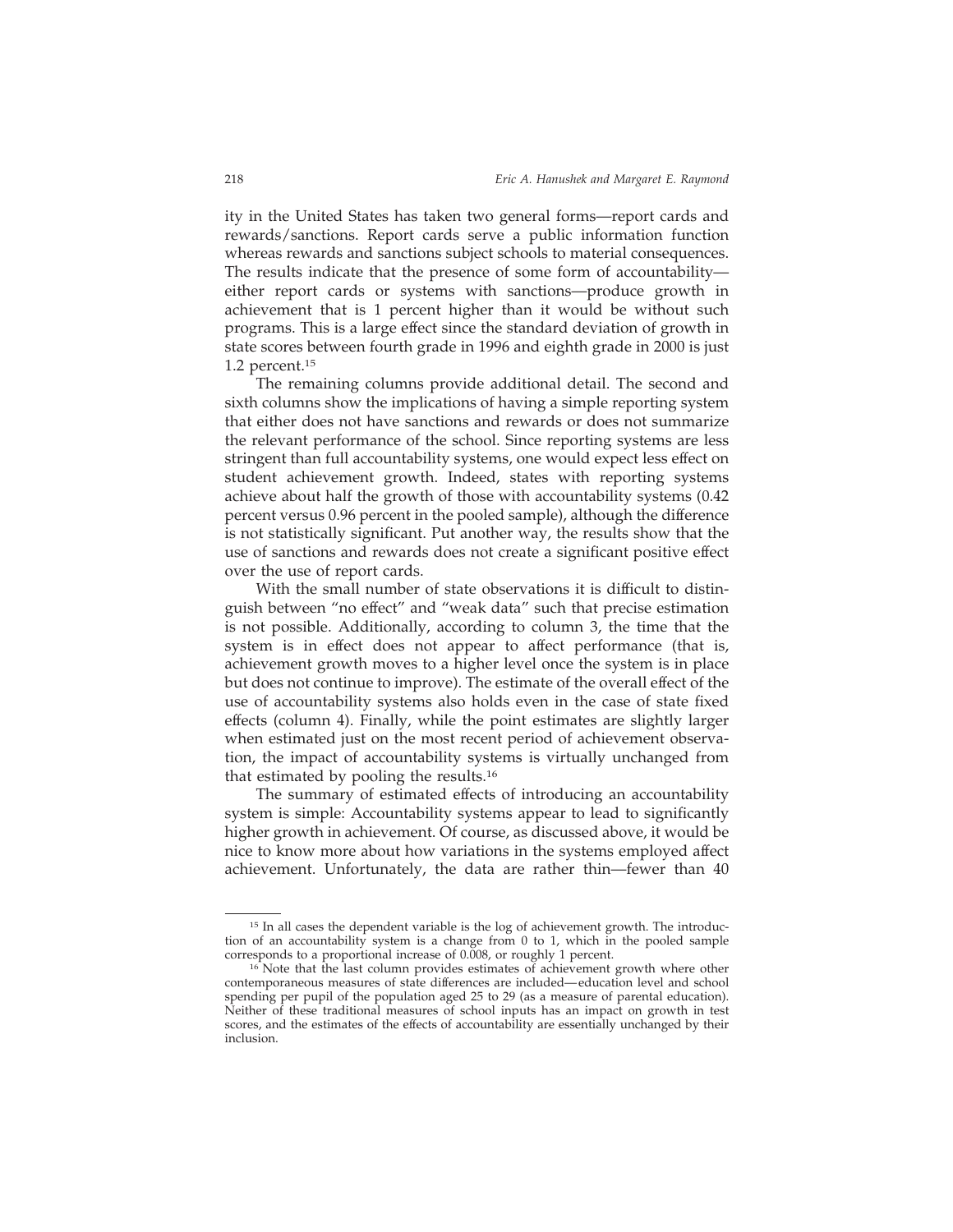states have complete information about achievement growth for the entire period—so it is not possible to say with any certainty whether differences in the accountability systems are important or how important they might be.

### **Special-Education Placement**

As we discussed, there is an immediate incentive in most existing accountability systems to exclude students who might be expected to have low achievement. A method often discussed is to place students into special education and thereby exclude them from testing and from subsequent inclusion in the accountability system. The previously discussed literature provides evidence from individual states and school systems suggesting that schools tend to respond in such a manner.

In order to test the importance of this incentive, we study the responsiveness of special-education placement rates to the introduction of an accountability system. We concentrate on the period 1995–2000, when a majority of the accountability systems was introduced. As with achievement analysis, our basic strategy is to relate (logarithms of) special-education placement rates to accountability and other factors that might affect placement. Unlike achievement, however, we have regular measurement of special-education placement, so that we can consider more refined models of the annual patterns in placement. It is also easy in this case to remove state differences in average special education placement (that is, state fixed effects).

Table 10 shows that the introduction of an accountability or reportcard system is associated with roughly 1.5 percentage point higher special-education placement rates in a state. These estimates are essentially generalizations of difference-in-difference estimators that allow for comparisons across all of the states. The second column indicates that the reaction to accountability occurs over time, with a 1.1 percentage point higher placement rate with accountability or report cards, and with an increase of 0.4 percentage point increase each year that the system is in place. Thus, the state estimates appear to confirm the estimates from individual states and districts.

The final three columns, however, show a markedly different picture. Specifically, throughout the nation, special-education placement rates have increased over time, and the standard methodology of comparing rates before and after introduction of accountability tends to attribute these overall increases to an effect of accountability systems. Thus, the final columns introduce a time trend and its square to allow for the strong and ubiquitous increases in special-education placement. Columns 4 and 5 show that both the effect of having an accountability or report-card system and the effect of how long such a system has been in effect have an insignificant impact on placement rates (in terms of magnitude and of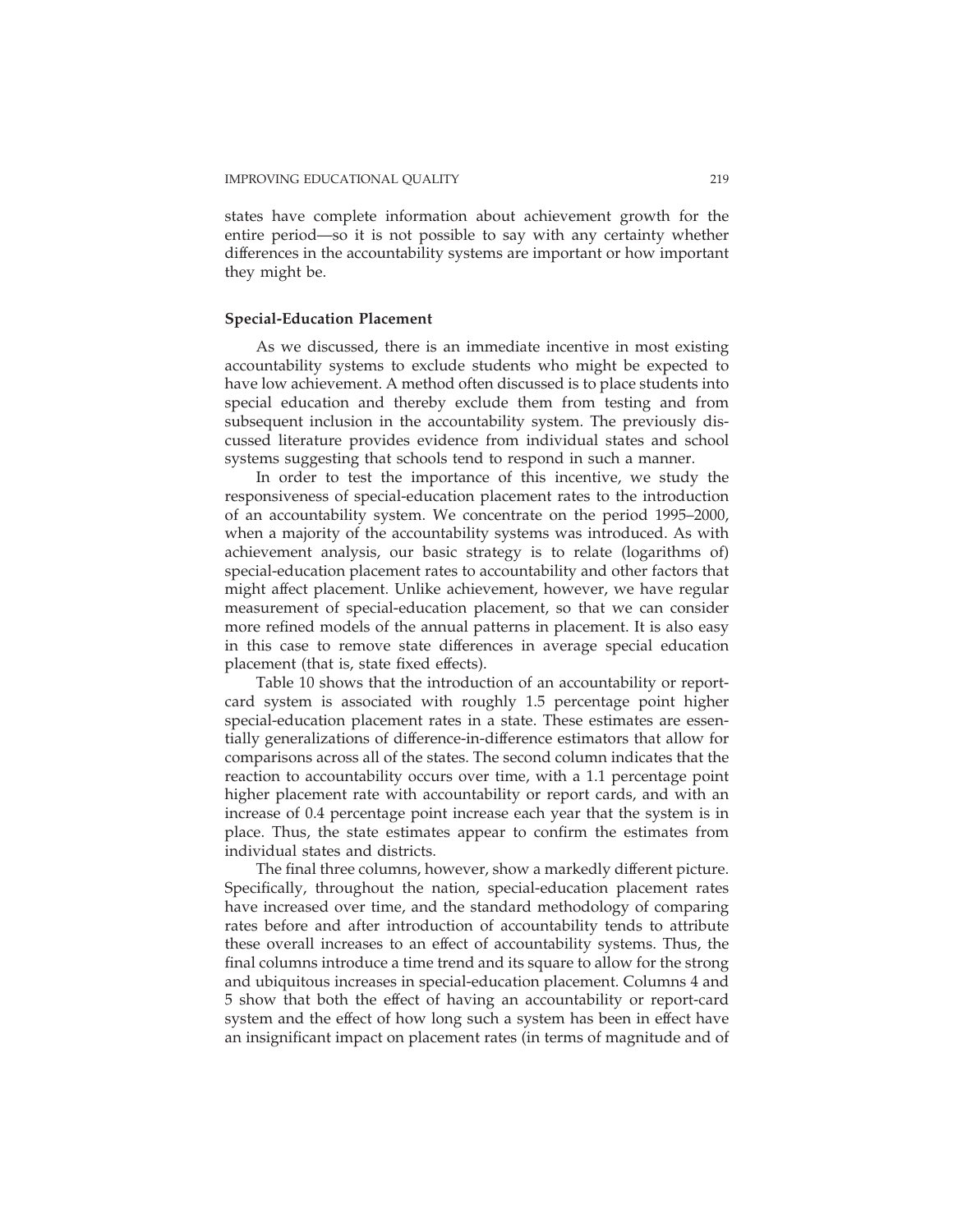|                                         | Standard Approach |               | Allowance for Placement Trend |                    |                    |
|-----------------------------------------|-------------------|---------------|-------------------------------|--------------------|--------------------|
|                                         | (1)               | (2)           | (3)                           | (4)                | (5)                |
| Accountability or<br>Report Card System | 1.45<br>(10.1)    | 1.09<br>(7.9) | .11<br>(1.0)                  | .10<br>(.9)        | .09<br>(.7)        |
| Time in Place                           |                   | .38<br>(7.9)  |                               | $-.02$<br>$(-.5)$  |                    |
| Time Trend                              |                   |               | .86<br>(12.4)                 | .87<br>(14.4)      | .87<br>(12.5)      |
| <b>Time Trend Squared</b>               |                   |               | $-.08$<br>$(-6.3)$            | $-.08$<br>$(-6.0)$ | $-.08$<br>$(-6.4)$ |
| <b>Report Card System</b>               |                   |               |                               |                    | .24<br>(1.2)       |
| Longitudinal System                     |                   |               |                               |                    | $-.73$<br>$(-1.9)$ |

#### Table 10

Effect of Accountability on Special-Education Placement Rate, 1995 through 2000

Note: Estimation employs a panel of special-education placement rates for all states and the District of Columbia over the period 1995–2000. Estimation includes a fixed effect for each state. The t-statistics appear in parentheses below each estimate.

Source: Authors' calculations as described in the text.

statistical significance). The final column introduces the characteristics of the state system. Report card states seem to have a slight positive influence on placement rates. Longitudinal accountability systems (the cohort-change and individual-gain approaches used in several states) lower placement rates, perhaps reflecting regulations on accountability along with the incentives discussed earlier. While neither of these estimates is statistically significant, the impact of longitudinal systems is close to standard levels  $(p>0.06)$ —even though there are very few observations of such systems.

These estimates suggest caution in interpreting analyses of the gaming of accountability systems. If such gaming were generally important, it should show up in the national data— but it does not. Moreover, the national trends in special-education placement offer a ready explanation for the divergent results.

### **SOME CONCLUSIONS**

One of the major conclusions to be drawn from this discussion is that the existing body of evidence about accountability systems is fairly sparse. Moreover, much of it does not help to diagnose the various sources of incentive impacts. Without greater attention across states to understanding the "signal-to-noise" characteristics of the systems in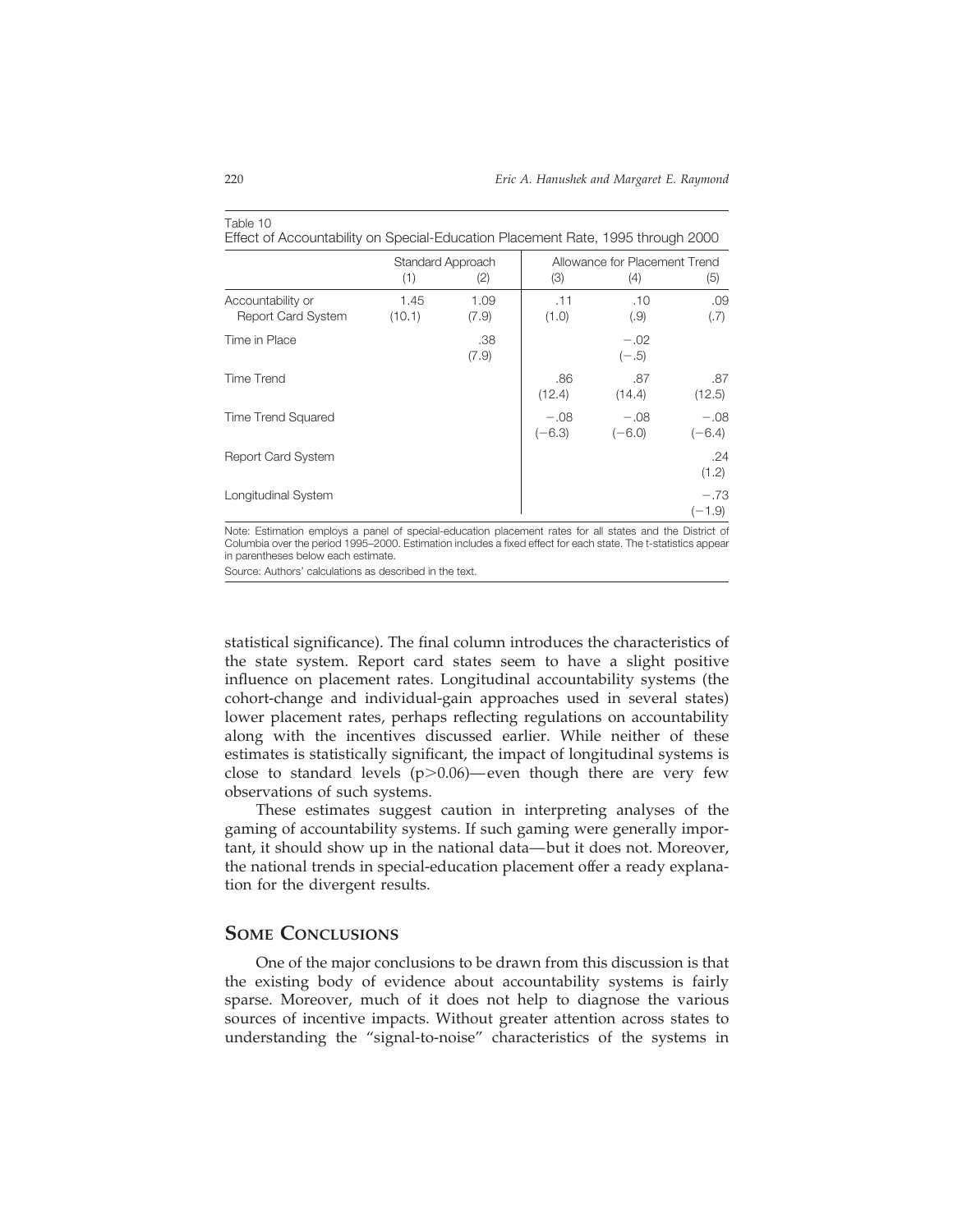place, policymakers run the risk of confounding the true effects of their efforts with factors outside of their control.

The analysis provides some simple but powerful messages about state accountability systems. To begin with, on a conceptual level most of the existing systems that have been introduced are not good devices for inferring the quality of individual schools. As a result, they are also not good devices for providing incentives. The incentives do not accurately relate to the activities and performance of the schools, and they are subject to a variety of approaches to "game" the system. These design problems may reflect not having thought out the issues; alternatively they may reflect simple politics that hamstring the introduction of better incentive systems.

The design problems occur in a variety of different forms. Some systems confuse student performance with the inputs and behavior of the schools. Other systems make it difficult if not impossible to separate effects on outcomes that are related to school performance from effects of parents or past educational inputs.

A review of the extant information on how schools react to accountability systems suggests that schools do indeed react to the introduction of accountability systems. At the same time, not all of the reactions appear to be desirable. A variety of investigations of attempts of schools to alter measured achievement without necessarily changing the reality indicates that schools do operate on this margin. Nonetheless, while discovering such unintended consequences is good sport for academics, one would expect the immediate gaming to be much more important than any continual gaming. In other words, this kind of behavior appears largely self-correcting.

Most of the initial investigations also show that the introduction of accountability systems leads states to improve on performance. The confusion with artificial increases through gaming or with responses tailored very specifically to the state testing, however, makes the evidence a little difficult to interpret.

In order to dig more deeply into the effects of accountability systems, we have conducted two new analyses of accountability in the states. We look across the states and investigate whether the introduction of accountability is associated with greater growth in achievement and whether it is associated with more placements into special education. On the first score, we find that achievement growth between the fourth and the eighth grade is 1 percent higher after the introduction of a state accountability system. Further, the differences in impact on achievement between the use of report cards (public disclosure of performance data) and systems that expose schools to direct consequences based on scores are not significant, suggesting that the "power" of accountability lies in reducing barriers to information rather than rewards or punitive measures. The data are not good enough, however, to give us much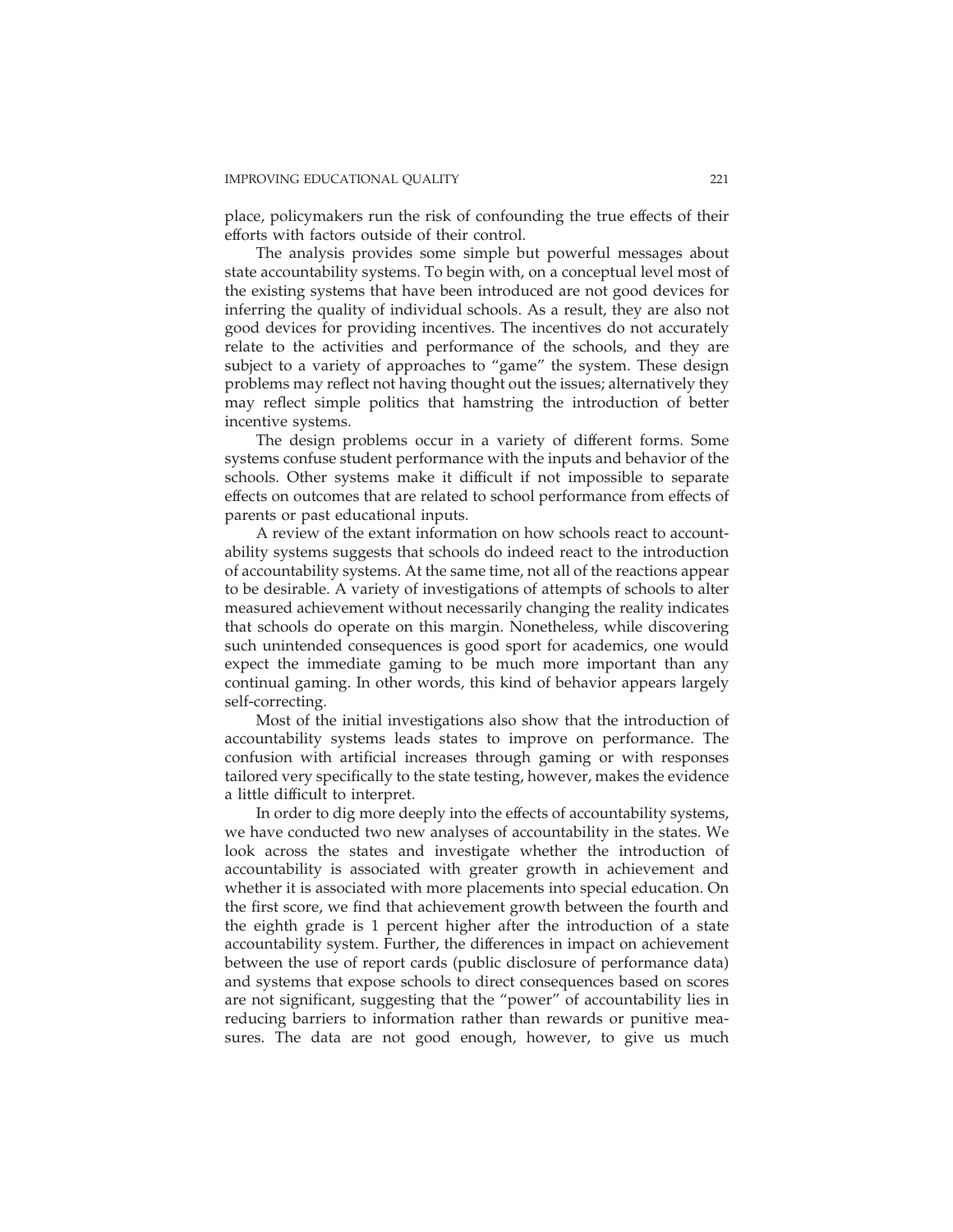confidence in whether or not different types of systems have a differential effect.

On the latter score, we find that special-education placement does not appear closely related to the introduction of accountability in a state. Special-education placement rates have increased over time. Once this is allowed for, the introduction of an accountability or report card system has no significant impact on special-education placement, suggesting some caution in interpreting the prior evidence for longitudinal changes within states or districts.

An important element of this analysis is simply setting out some of the features that we believe are most important in thinking about accountability. Specifically, most existing systems—when seen from the perspective of incentives for schools—are seriously flawed. At the same time, we know that they have an ability to evoke responses from schools. It would be most unfortunate if we lumped all accountability systems together and concluded on the basis of our early observations that they lead to some bad outcomes and thus should be eliminated. This is simply not the message that should be taken from the existing reactions.

If we are interested in student achievement—as we should be—we simply have to focus on student achievement. This is the genius of accountability systems. The perspective should not be whether or not to eliminate accountability but instead how to refine it to provide the kinds of incentives that we want.

Perhaps more important, because accountability is often viewed as a binary choice—you either have it or you don't—it is very likely that some, or even most, of the existing systems will not stand up to expectations. It would be inappropriate, however, to conclude that greater accountability does not work on the basis of results from most existing state systems.

### **References**

- Baker, George P. 1992. "Incentive Contracts and Performance Measurement." *Journal of Political Economy* 100 (3): 598-614.
- ———. 2002. "Distortion and Risk in Optimal Incentive Contracts." *Journal of Human Resources* 37 (4): 724-51.
- Black, Sandra E. 1999. "Do Better Schools Matter? Parental Valuation of Elementary Education." *Quarterly Journal of Economics* 114 (2): 577-99.
- Boyd, Don, Hamilton Lankford, Susanna Loeb, and James Wyckoff. 2002. "Do High-Stakes Tests Affect Teachers' Exit and Transfer Decisions? The Case of the 4th Grade Test in New York State." Stanford Graduate School of Education, working paper (July).
- Brownson, Amanda. 2001. "Appendix B: A Replication of Jay Greene's Voucher Effect Study Using Texas Performance Data." In *School Vouchers: Examining the Evidence*, edited by Martin Carnoy. Washington, DC: Economic Policy Institute.
- Carnoy, Martin. 2001. *School Vouchers: Examining the Evidence*. Washington, DC: Economic Policy Institute.
- Carnoy, Martin and Susanna Loeb. 2002. "Does External Accountability Affect Student Outcomes? A Cross-State Analysis." Stanford Graduate School of Education, unpublished paper (March).
- Carnoy, Martin, Susanna Loeb, and Tiffany L. Smith. 2001. "Do Higher State Test Scores in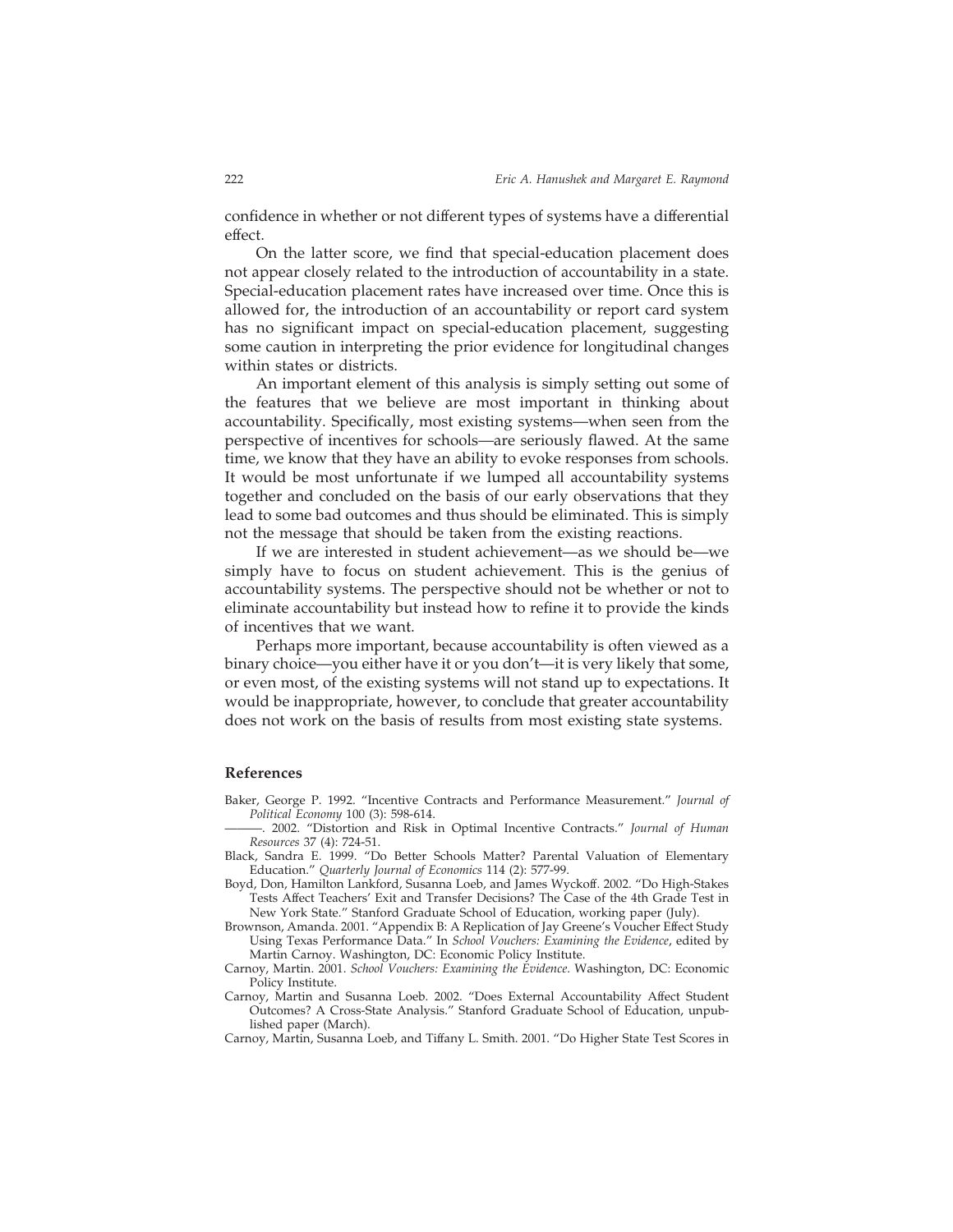Texas Make for Better High School Outcomes?" Paper presented at the American Educational Research Association Annual Meeting (April).

- CREDO. 2002. "The Future of California's Academic Performance Index." CREDO, Hoover Institution, Stanford University (April).
- Cullen, Julie B. and Randall Reback. 2002. "Tinkering Toward Accolades: School Gaming under a Performance Accountability System." Department of Economics, University of Michigan, working paper.
- Deere, Donald and Wayne Strayer. 2001a. "Closing the Gap: School Incentives and Minority Test Scores in Texas." Department of Economics, Texas A&M University, working paper (September).
	- -. 2001b. "Putting Schools to the Test: School Accountability, Incentives, and Behavior." Private Enterprise Research Center Working Paper No. 0113. Texas A&M University (March).
- Dixit, Avinash. 2002. "Incentives and Organizations in the Public Sector: an Interpretative Review." *Journal of Human Resources* 37 (4): 696-727.
- Figlio, David N. and Lawrence S. Getzler. 2002. "Accountability, Ability and Disability: Gaming the System" NBER Working Paper No. 9307 (November).
- Figlio, David N. and Maurice E. Lucas. 2000. "What's in a Grade? School Report Cards and House Prices." NBER Working Paper No. 8019 (November).
- Gramlich, Edward M. and Patricia P. Koshel. 1975. *Educational Performance Contracting*. Washington, DC: Brookings Institution.
- Greene, Jay P. 2001a. "An Evaluation of the Florida A-Plus Accountability and School Choice Program." Center for Civic Innovation, Manhattan Institute (February).
	- ———. 2001b. "The Looming Shadow: Florida Gets Its 'F' Schools to Shape Up." *Education Next* 1 (4): 76-82.
- Grissmer, David W., Ann Flanagan, Jennifer Kawata, and Stephanie Williamson. 2000. *Improving Student Achievement: What NAEP State Test Scores Tell Us*. Santa Monica, CA: Rand Corporation.
- Haney, Walter. 2000. "The Myth of the Texas Miracle in Education." *Education Policy* Analysis Archives 8 (41) <epaa.asu.edu>.
- Hanushek, Eric A. 2001. "Deconstructing RAND." *Education Matters* 1 (1) Spring: 65-70.
- Hanushek, Eric A. and Margaret E. Raymond. 2001. "The Confusing World of Educational Accountability." *National Tax Journal* 54 (2): 365-84.
- Hanushek, Eric A. and Steven G. Rivkin. 2003. "Does Public School Competition Affect Teacher Quality?" In *The Economics of School Choice*, edited by C. M. Hoxby. Chicago: University of Chicago Press.
- Hanushek, Eric A. and Julie A. Somers. 2001. "Schooling, Inequality, and the Impact of Government." In *The Causes and Consequences of Increasing Inequality*, edited by F. Welch. Chicago: University of Chicago Press.
- Hanushek, Eric A., John F. Kain, and Steve G. Rivkin. 2001. "Disruption versus Tiebout Improvement: The Costs and Benefits of Switching Schools." NBER Working Paper No. 8479 (September).
- ———. Forthcoming. "Inferring Program Effects for Specialized Populations: Does Special Education Raise Achievement for Students with Disabilities?" *Review of Economics and Statistics*.
- Hanushek, Eric A., Steven G. Rivkin, and Lori L. Taylor. 1996. "Aggregation and the Estimated Effects of School Resources." *Review of Economics and Statistics* 78 (4): 611-27.
- Jacob, Brian A. 2002. "Making the Grade: The Impact of Test-Based Accountability in Schools." Kennedy School of Government, Harvard University, working paper (April).
- Kane, Thomas J. and Douglas O. Staiger. 2001. "Improving School Accountability Measures." NBER Working Paper No. 8156 (March).
- Koretz, Daniel M. and Sheila I. Barron. 1998. *The Validity of Gains in Scores on the Kentucky Instructional Results Information System (KIRIS)*. Santa Monica, CA: RAND Corporation.
- Ladd, Helen F. 1999. "The Dallas School Accountability and Incentive Program: An Evaluation of the Impacts of Student Outcomes." *Economics of Education Review* 19 (1): 1-16.
- Ladd, Helen F. and Elizabeth J. Glennie. 2001. "Appendix C: A Replication of Jay Greene's Voucher Effect Study Using North Carolina Data." In *School Vouchers: Examining the Evidence*, edited by M. Carnoy. Washington, DC: Economic Policy Institute.